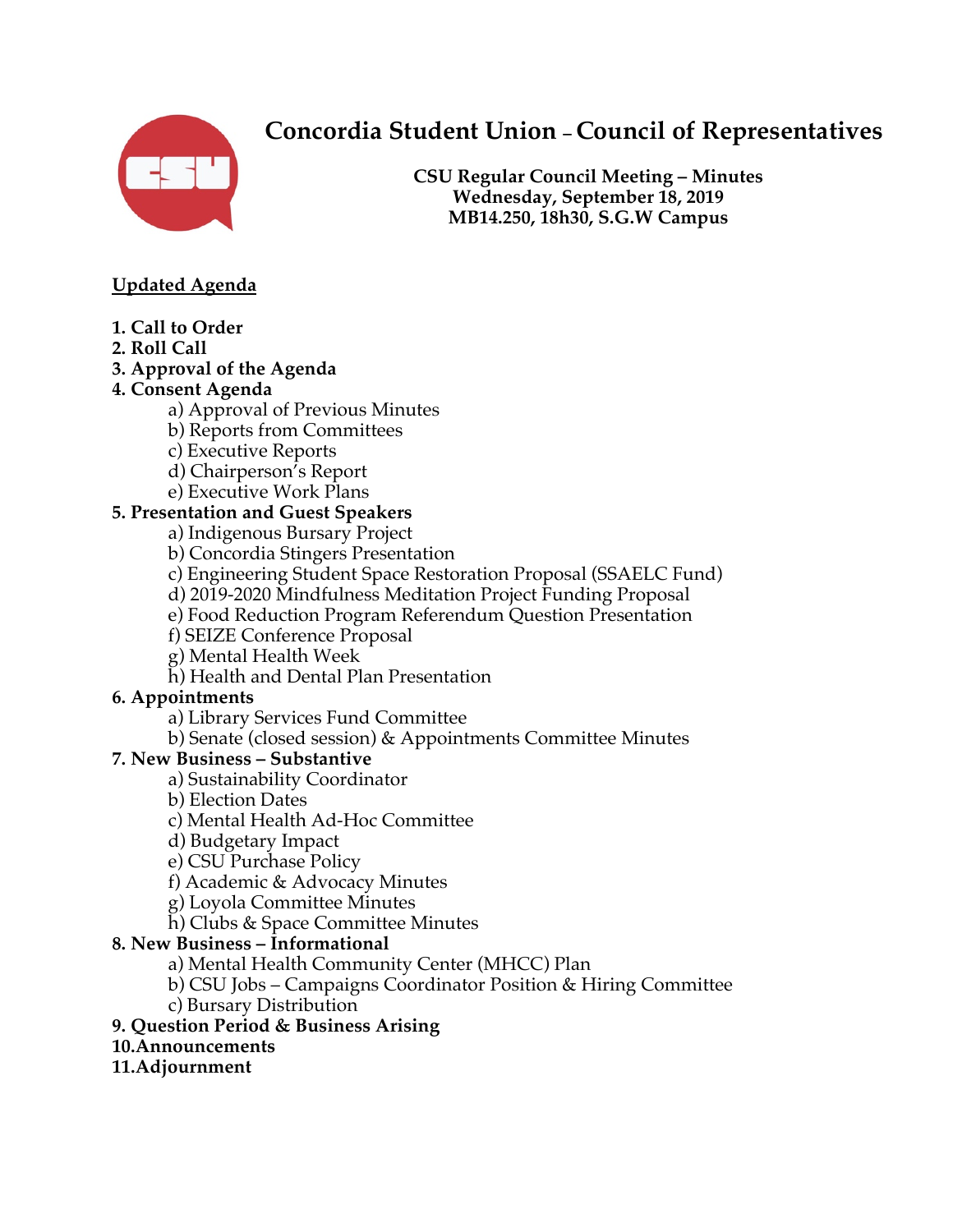# **1. Call to Order**

Meeting is called to order at **1847h**.

**We would like to begin by acknowledging that Concordia University is located on unceded Indigenous lands. The Kanien'kehá:ka Nation is recognized as the custodians of the lands and waters on which we gather today. TiohEá:ke/Montreal is historically known as a gathering place for many First Nations. Today, it is home to a diverse population of Indigenous and other peoples. We respect the continued connections with the past, present, and future in our ongoing relationships with Indigenous and other peoples within the Montreal community.**

### **2. Roll Call**

**Council Chairperson:** Caitlin Robinson **Council Minute Keeper:** S Shivaane

**Executives present for the meeting were**: Patrick Quinn (Academic & Advocacy Coordinator), Isaiah Joyner (External & Mobilization Coordinator), Désirée Blizzard (Finance Coordinator), Christopher Kalafatidis (General Coordinator), Marin Algattus (Internal Affairs Coordinator), Melize Ferrus (Loyola Coordinator), Eduardo Malorni (Student Life Coordinator)

**Councillors present for the meeting were:** Nicholas Hamel (Arts & Science), Hannah Jamet-Lange (Arts & Science), Christiane Sakr (Arts & Science), Ahmadou Sakho (Arts & Science), Leigh Kusaj (Arts & Science), Elias Huckel-Fidalgo (Arts & Science), Maha Siddiqui (Arts & Science), Victoria Pesce (John Molson School of Business), James Hanna (Gina Cody School of Engineering & Computer Science), Salman Fahim Syed (Gina Cody School of Engineering & Computer Science) Elizabeth Tasong (Arts & Science), Amman Houara (Arts & Science), Esther Morand (Arts & Science), Naomi Barney Purdie (Arts & Science), Lindsay Surerus (Arts & Science), Arad Andrew Banis (John Molson School of Business)

#### **Councillors absent for the meeting were:** Jarrad Haas (Fine Arts)

**Elias Huckel-Fidalgo** moves to excuse **Jarrad Haas** from meeting. Seconded by **Salman Fahim Syed**. *Motion carries.*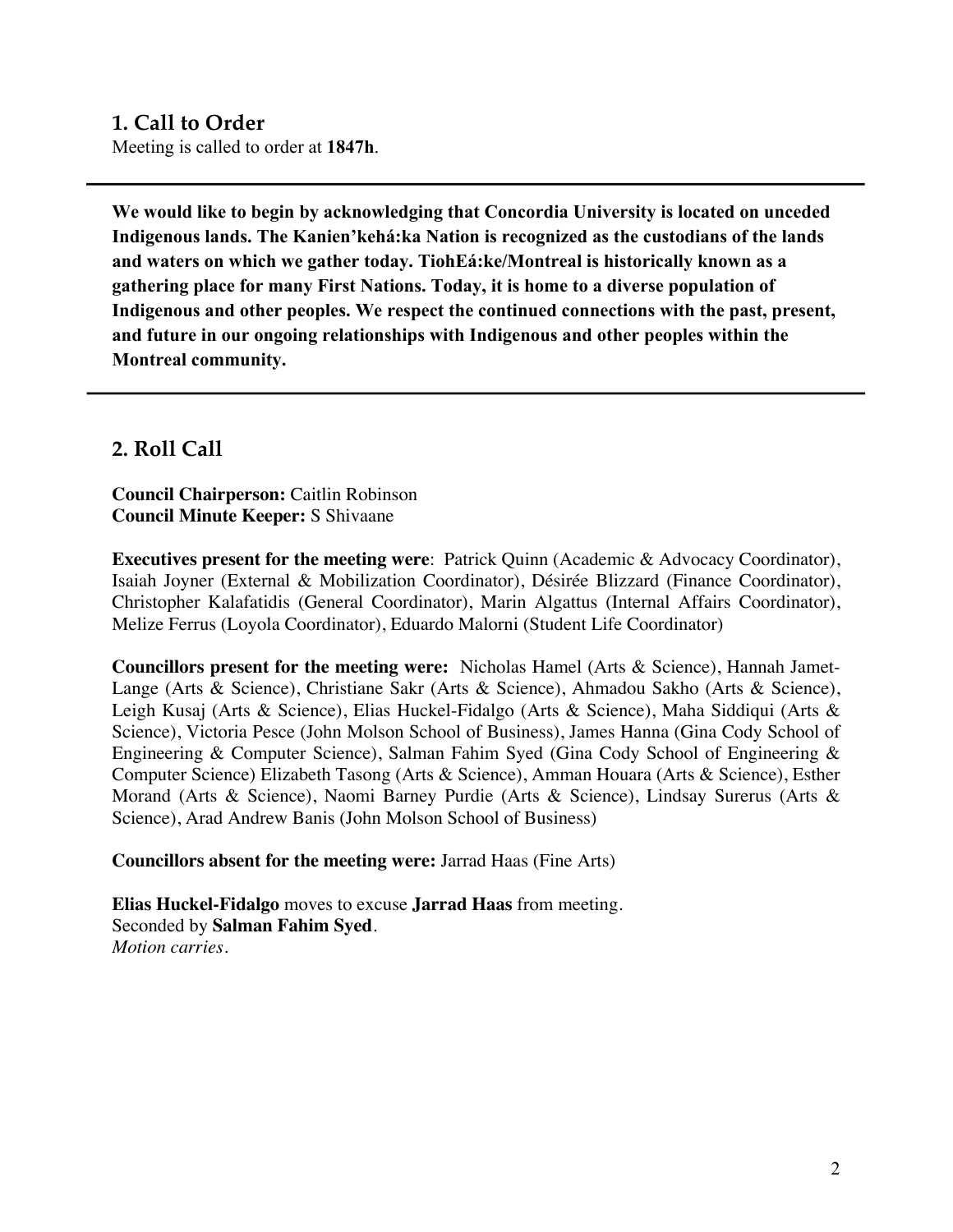# **3. Approval of the Agenda**

**Salman Fahim Syed** moves to switch The Mindful Project Funding Proposal and the Engineering Student Space Restoration Project Funding Proposal.

**Hannah Jamet-Lange** pulls Academic & Advocacy Minutes from agenda.

**Leigh Kusaj** moves to place Indigenous Bursary Project to the top of speaker presentations.

**Hannah Jamet-Lange** pulls Loyola Committee Minutes.

Patrick Quinn pulls Appointments to merge with Senate.

**Victoria Pesce** pulls Clubs & Space minutes.

**Salman Fahim Syed** moves to approve agenda. Seconded by **Arad Andrew Banis**. *Motion passes.* 

# **5. Presentations and Guest Speakers**

## **a) Indigenous Bursary Project**

**Irmak Bahar:** We are proposing additional bursaries for three indigenous undergraduate students. Many of our students are from up North, the West or the USA. A lot of them come with their children, but don't have enough resources and their children end up staying with their parents. These students don't get to see their young children. The CSU puts their money where their mouth is and justifies their pledges to indigenous students. The CSU holds many mandates including feminism, indigenous rights amongst others, and this would be another one. This proposal is for a four-year pilot project. Quebec subsidises a little based on income. Everything is grant-based, and it's not within ASRC budget to help with daycare. In all, we propose that the best route is the Student Endowment Fund. We would start as soon as it is approved, and this project would last either 50 months or until the last child graduates from daycare. Students would be chosen at random. Some children might currently be three years old, or in part-time daycare so the price listed in the proposal is set at the maximum for flexibility.

**Marin Algattus:** Are we allowed to give free spots at daycare? Does the CSU have to pay?

**Irmak**: It would be more expensive for us. Government subsidies are very beneficial. If we pay directly, as a non-profit, we can't pay that. Grants will cost more.

**Marin Algattus:** To my understanding, if it's \$35, you get the money back from taxes?

**Irmak:** No one gets 100% of the money back. If you're in a subsidised program, it gets paid back to daycare. Not all daycares are approved.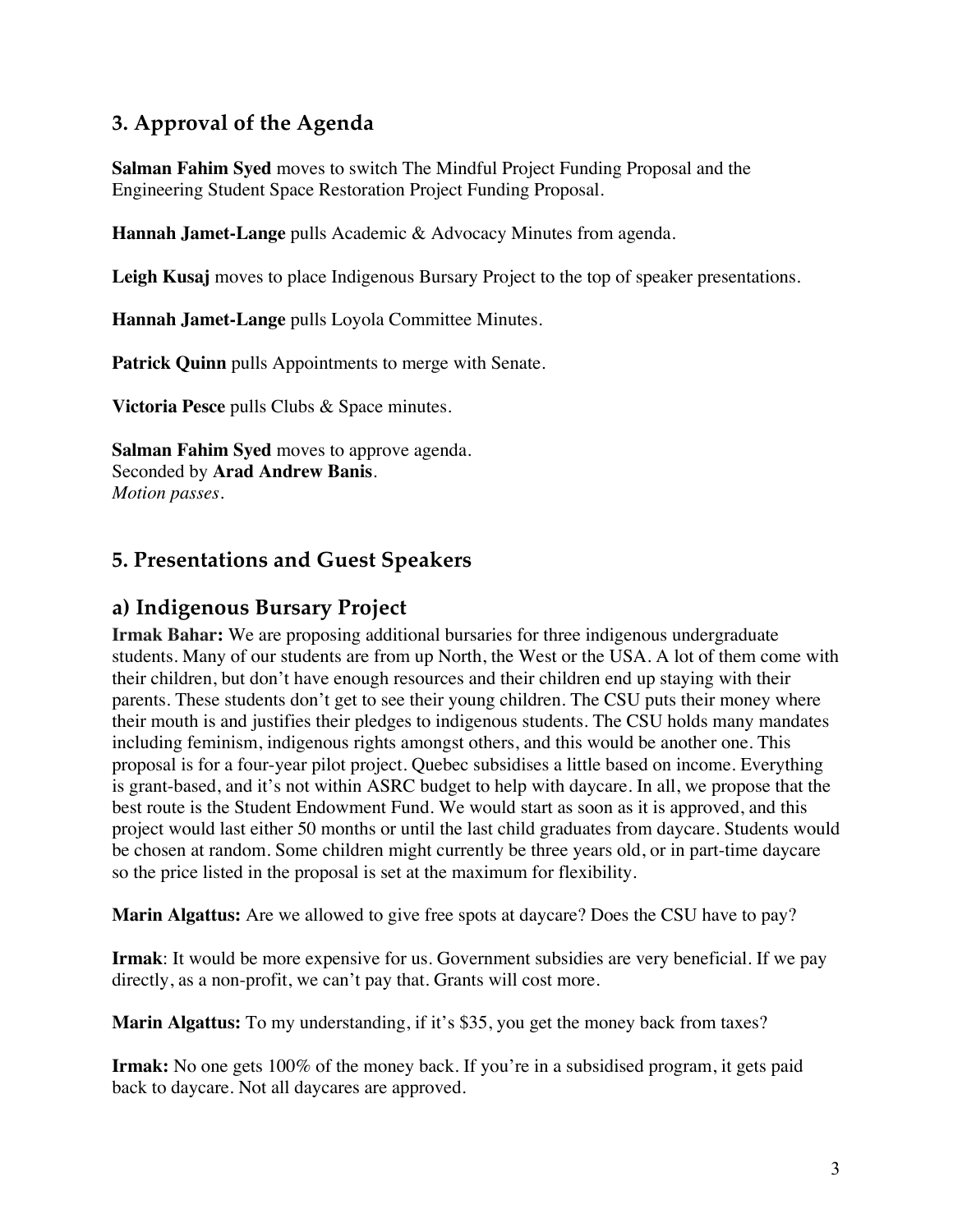**Chris Kalafatidis:** On voting procedure, we could go one by one hearing presentations, or we can do them all and then vote.

**Victoria Pesce** motions to hear all the presentations first before voting. Seconded by **James Hanna** and **Salman Fahim Syed**. There are oppositions.

#### **VOTE**

For: 10 Opposed: 2 Abstentions: 2 *Motion Carries.* 

**Nicholas Hamel**: Is it based if they have one kid? Or will it cover all kids?

**Irmak:** It's for three spots. If there are more kids, the cost will be lowered. It's either for three spots or three kids, depending on how council votes.

# **b) Concordia Stingers Presentation**

**Kathleen DiCaprio:** This fee levy covers three main things -- Stingers, Le Gym, Recreation. The current fee levy hasn't changed in the last 9 years. The demand for more activities has increased, but we don't have the costs to support them. With the increase, the fee levy would come up to a total of \$5/credit. According to surveys, students want more recreation and a cheaper gym membership. Working out should not be a luxury. We want to be the first university in Quebec to charge nothing for sporting games. Concordia could start that new trend for the sake of accessibility. This would also create a lot of student jobs. We are the department that hands out the most jobs. We will also be working with Health and Wellness.

**Arad Andrew Banis**: Is there a list of priorities or a timeline?

**Kathleen:** We'll have the timeline by September 30<sup>th</sup>. The gym fees can be applied as soon as its approved.

**Melize Ferrus:** What about Loyola?

**Kathleen**: There are the intramural sports like badminton. It's a performance centre, not a gym. But there are plans to integrate.

**Darcy:** We're planning for a future expansion of facilities. If there's going to be a new gym, there'll be new space for that as well.

**Patrick Quinn:** This is an informational session. They will be applying through policy to decide if this should go to referendum.

**Désirée Blizzard:** On student jobs, what are your numbers?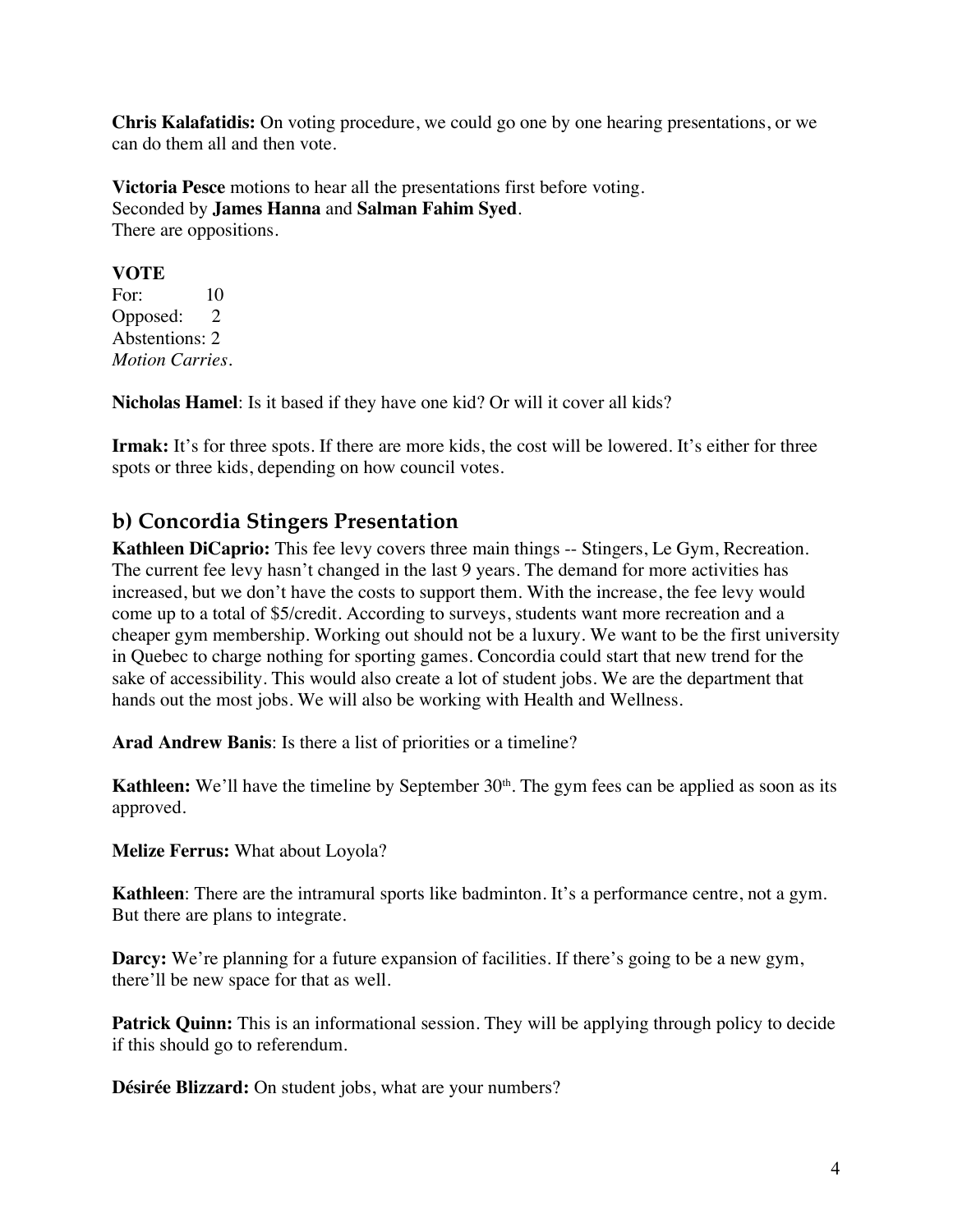**Kathleen:** We don't have exact numbers, but jobs would include refereeing, timekeeping, floor monitors, receptionists, facilities staff, rentals, and night shifts.

**Elias Huckel-Fidalgo:** You mentioned board games? How is that different from the Concordia Games Club?

**Kathleen:** It would be university driven. Le Gym activities would be integrated with the extra space. We will consider working with that club. And our ideas include big chess games with big chess pieces.

**Elias Huckel-Fidalgo:** Would the free tickets be for Concordia students only?

**Kathleen:** Yes.

**Victoria Pesce:** For the free summer gym membership, is it only for students enrolled in summer classes?

**Kathleen:** Even if not enrolled in summer, if students have an active student ID, they can get it.

**Melize Ferrus:** At Loyola, what if I just want a gym space to lift weights?

**Kathleen:** You could use the open space and dome to do it. Performance centre has equipment. We can talk about what we can do.

**Victoria Pesce:** Would it be free summer gym and \$35 memberships at both Loyola and SGW?

**Kathleen:** Performance centre is not under us. So, it would be just for Le Gym. We are working to facilitate that relationship with Loyola.

**Leigh Kusaj:** Does this plan include costs from other things or just the fee levy?

**Kathleen:** We do advertising on field, and sponsorships. The plans we set today are from the fee levy.

**Victoria Pesce:** I went to stringers game two weeks ago and there weren't a lot of students. How do we ensure students know about games and go?

**Kathleen:** The main problem is the separation of We've been working on outreach, and our communications department. We have made efforts, and student attendance is up.

**Alex, ECA:** Wouldn't it be difficult to get more space? You mentioned an alternative recreation centre?

**Kathleen:** We're not aiming to create more space, but to use the space we have. We want to use the common space that exists, like the hall mezzanine and the JMSB lobby.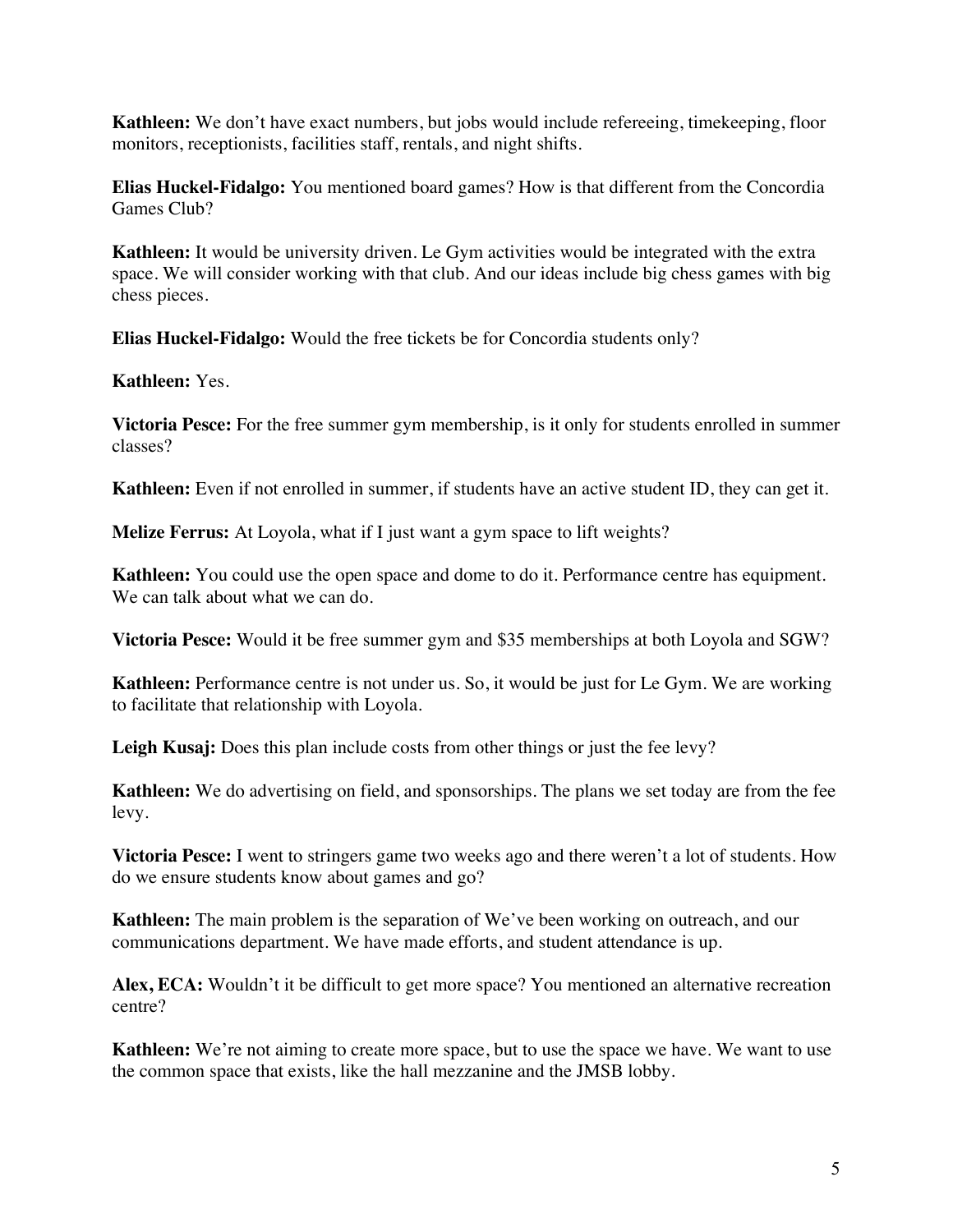**Darcy**: We have the space above gym, as well.

# **c) Engineering Student Space Restoration Proposal**

Hannah J.H. and Alex L.: We're talking about the maintenance and restoration of spaces for engineering students at Concordia. The current space isn't appropriate for the needs of our students. We represent most of the active student body. We create communities and enhance student experiences. More than that, anyone can get involved. Our projects keep getting more and more advanced, but to keep up, our facilities need to be kept up as well. Our biggest problem is reliable equipment. We can't use these machines overnight without getting kicked out. We're proposing a restoration project that would take around \$53, 000. We plan to ask for this from the SSAELK fund which is for improving student spaces. Using this, we would fund 19 lab workstation computers, 3 servers, 1 simulation, and other smaller office fixtures. To cut costs, we will be buying computer parts in bulk and assembling them individually. This makes them future proof so we can update them. As things get invented, we can still use them. This is a full breakdown of our budget lists. As student organisations, we rely on the student body and the CSU.

**Chris Kalafatidis:** It's amazing to see how many people came out. The SSAELK fund is for student building. If there's anyone who needs the SSAELK fund, it's the people in this room.

**Désirée Blizzard:** It's really cool to see this many engineering students. We encourage engineering students to run for council. I want to ask if you've asked money from other organizations.

**Alex Stojda, ECA President:** We want to keep fee levies as low as possible. It is in our plans to do a fee levy increase. But that still wouldn't cover the money we need. We try to find funding, but sponsorships are hard to come by. The student space fund is what I think will help these societies.

**Arad Andrew Banis:** People need this fund. We need to take this as seriously as we can.

**Salman Fahim Syed:** Apart from the CSU, what other funding are you are planning to reach?

**Alex L.:** The operating budget we requested was \$350, 000. We might be getting \$30-40k. The rest of our budget will be from reaching out to organisations. In the past, we've turned to other students. There's not a lot of support for these clubs and activities. The experiences we provide make you a better engineering student but there's not enough support.

**Hannah J.H.:** The money doesn't include discounts. This is a worst-case scenario budget. We paid a couple thousand grand for the rocket trailer, and it costs half a million dollars.

**Elias Huckel-Fidalgo:** The usage of equipment, is it only for members?

**Hannah J.H.:** It depends on the society and group. For Space Concordia, we work on specific projects, so the material is for those projects.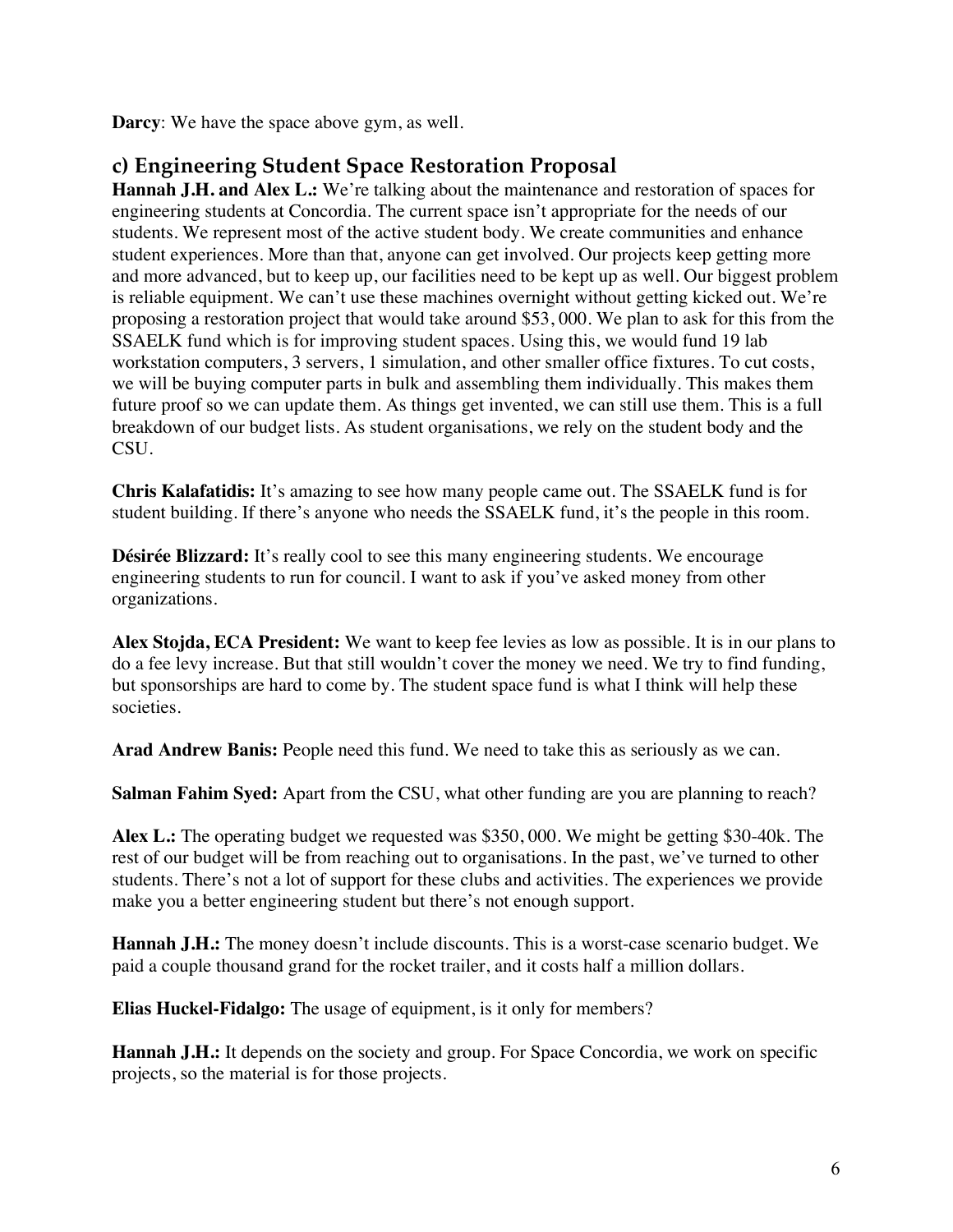**Alex L.:** The main restrictions are for safety purposes. You'd need training. We prioritise our own projects but there are no preventions.

**Elias Huckel-Fidalgo:** What about your license prices?

**Hannah J.H.:** I can send them to you. Students get student licenses from Concordia then they put it on the computers.

**Alex L.:** We hope companies can sponsor some of them.

**Arad Andrew Banis:** To clarify, they don't need licenses because they're buying pieces in bulk.

**Melize Ferrus:** If you do need to replace something, what happens?

**Hannah J.H.:** Replacements would be in our budget.

**Melize Ferrus:** At Loyola, what are you doing for us?

**Hannah J.H.:** We don't have a space at Loyola.

**Alex L.:** Our projects are open to everyone who's not in the program. Space Concordia has a lot of people from Science who participate in those programs. We explicitly recruit them on Loyola. We do reach out to Loyola, but we don't have a space to use there because the faculty is here.

**Melize Ferrus:** If someone on Loyola needs a specific computer, would you let me use it?

**Hannah J.H.:** We prioritise our own projects, but different clubs will review them case by case according to their mandates

**Victoria Pesce:** Legally, associations can be registered with Québec.

**Alex Stojda, ECA:** Each club is under the jurisdiction of the Engineering Department.

**Victoria Pesce:** If you legally register, Concordia and Quebec have to give you a space.

**Désirée Blizzard:** How old is the equipment you currently have?

Alex L.: The most recent pieces are 10 years old. Concordia replaces hardware 5 years at a time. But they get passed around and we end up getting the scraps. Our hardware is so old that Microsoft will not support them anymore.

**Isaiah Joyner:** How do you ensure equipment is secure?

**Hannah J.H.:** We have a members list. Only the members on the list can open the space. Before everyone leaves, it has to be locked.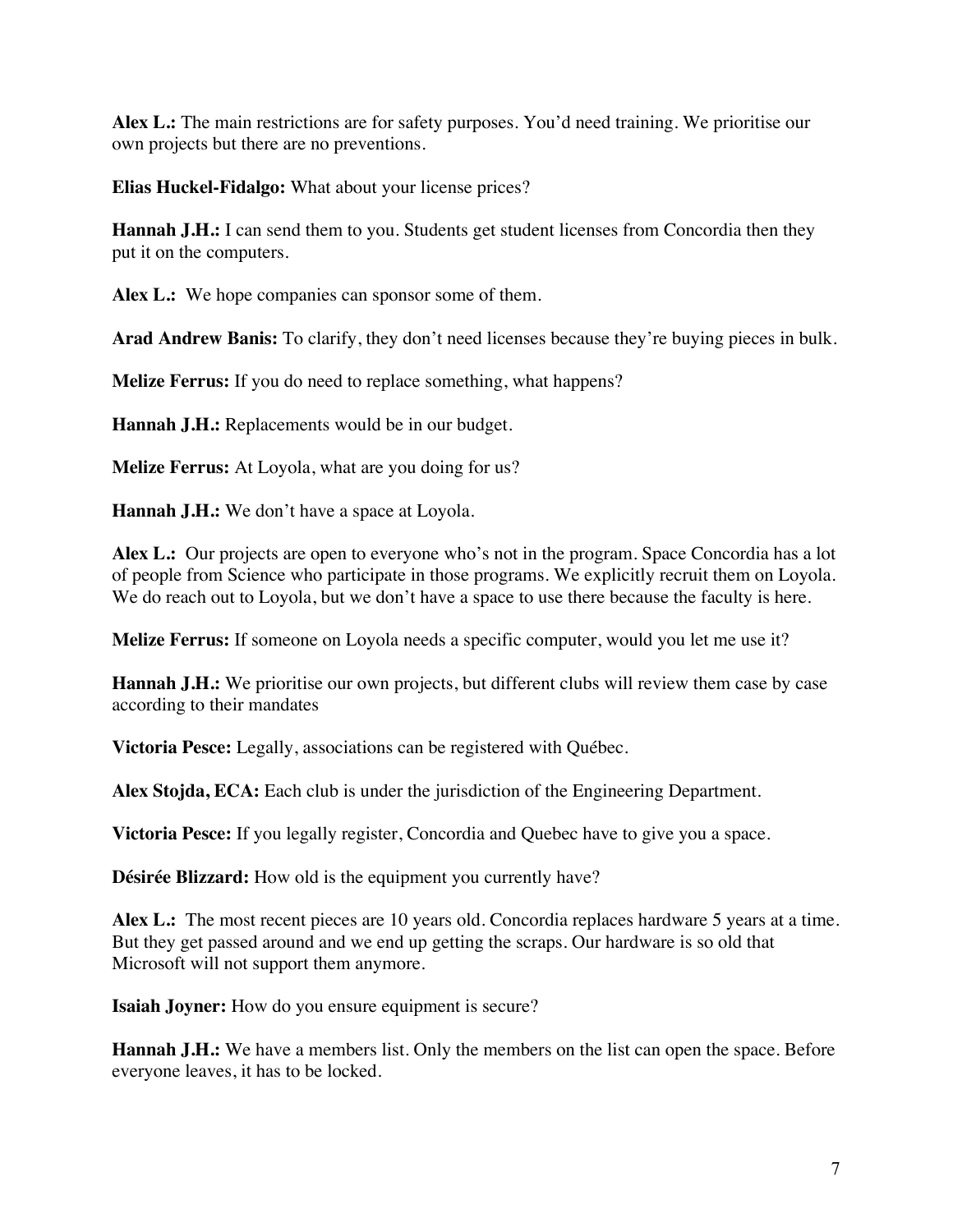**Alex L.:** Security has the names of members, and they have the key.

**Leigh Kusaj:** This proposal only affects seven clubs? Are the other five not active?

**Hannah J.H.:** We reached out to all. The seven societies are the ones who need the hardware.

**Adriana:** Even though spaces are reserved, I've been able to use some equipment. There's interorganisational support. We've asked for facilities from Space Concordia. We don't stop projects, we help them.

**Hannah Jamet-Lange:** If you go under budget, what happens to the rest of the budget?

**Alex L.:** If SSAELK approves it, we would get the bill.

**Amman Houara:** Have you asked Concordia for funds?

**Alex L.:** We sent a very polite letter to dean, and we were asked to leave them alone.

**Hannah J.H.:** Any other on-campus grants we apply for, we're in-debt to the Concordia community.

Alex **L.:** We tap into SSAF funds and into the CCSL. It goes to competition projects due to project-based grants.

**Amman Houara:** What are your long-term plans?

**Hannah J.H.:** This is our long-term plan.

**Alex L.:** It's unfortunate that we've had to come here. But with this, we should be able to maintain infrastructure.

**James Hanna** moves to extend discussion by 15 minutes. Seconded by **Arad Andrew Banis**. There are oppositions.

#### **VOTE**

For: 3 Opposed: 10 Abstentions: 2 *Motion fails.*

**Leigh Kusaj** moves to extend by 5 minutes. Seconded by **Amman Houara**. *Carries unanimously.* 

**Victoria Pesce:** The CSU is here to support you. Is this a sustainable fund?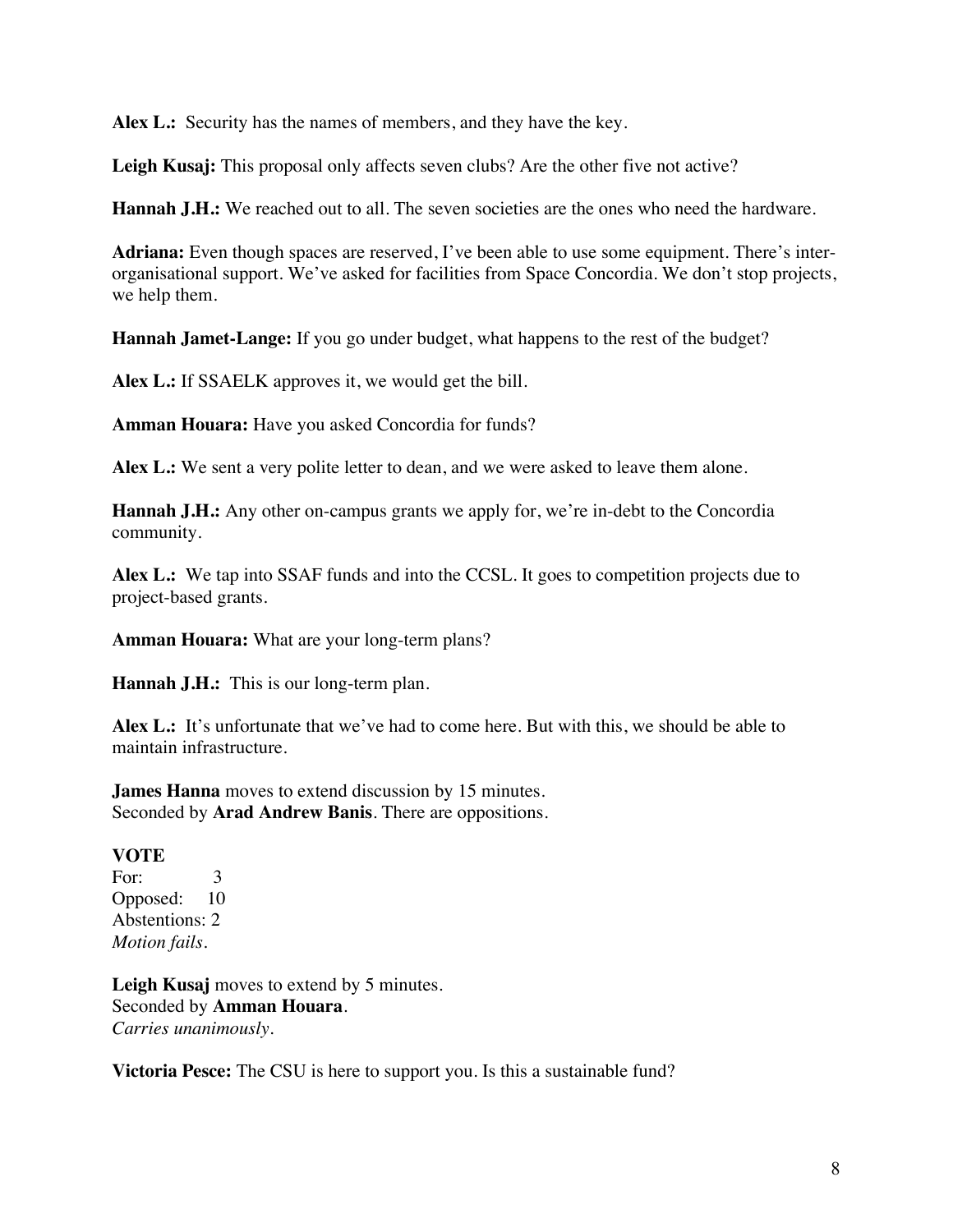**Hannah J.H.:** Every year, we have an assigned budget line. We have detailed budget plans. We allocate maintenance funds every year.

**Victoria Pesce:** I think you should fight to make sure the school gives you the money for maintenance. It's part of the school name, and the school should be providing for you.

**James:** We compete against other universities. We drive to competitions while other universities have rental cars. This year we went to Maryland, and we went camping. All funds go straight to projects.

**Maha Siddiqui:** These are things that should be provided. The CSU had a networking event on how to make budgets and get sponsorships. We try to provide you with tools. Those are some networking events.

**Hannah J.H.:** We get a lot of sponsorships. That rocket trailer cost us \$10k, and it's valued at half a million dollars. We don't need extra education on how to do budgets, we've been running for decades. We need to talk to the faculty. Maybe we need help with that from the CSU but suggesting that it's because we don't know what we're doing is unfair.

**James Hanna** moves to extend for 5 minutes. Seconded by **Amman Houara**. *Motion passes.* 

**Isaiah Joyner:** The decision on the table is not competency. They need equipment, and it's about whether it's within our capacity to give it to them so they don't need to be dependent on anyone else.

**Alex Stojda, ECA:** This is my third year with ECA. Engineering is expensive. We need labs with specialised equipment and these things comes with a cost. As much as the faculty wants to support us, we've put a lot of pressure, and the reality is that engineering labs take more precedence. The reason why we're here today is to get the extra push to put us in a more sustainable position from here on out. We don't have enough support.

**Courtney:** We had lunch with Dean of students, and he told us to ask the CSU for money.

**William, UAV:** I support what James talked about regarding schools. We look improper. We face horrible conditions at competitions, compared to other universities. We'll be willing to share our resources for proper projects, but most of our equipment is very valuable. Missing a piece of equipment might cost of us in competition. There is equipment in other departments that we can't get because they prioritise their own projects, and we fully understand that.

**Patrick Quinn:** I've never seen a budget this detailed a budget before. It speaks to the transparency and passion of this proposal.

**Victoria Pesce** motions for a 5-minute recess. Meeting resumes **2038h**.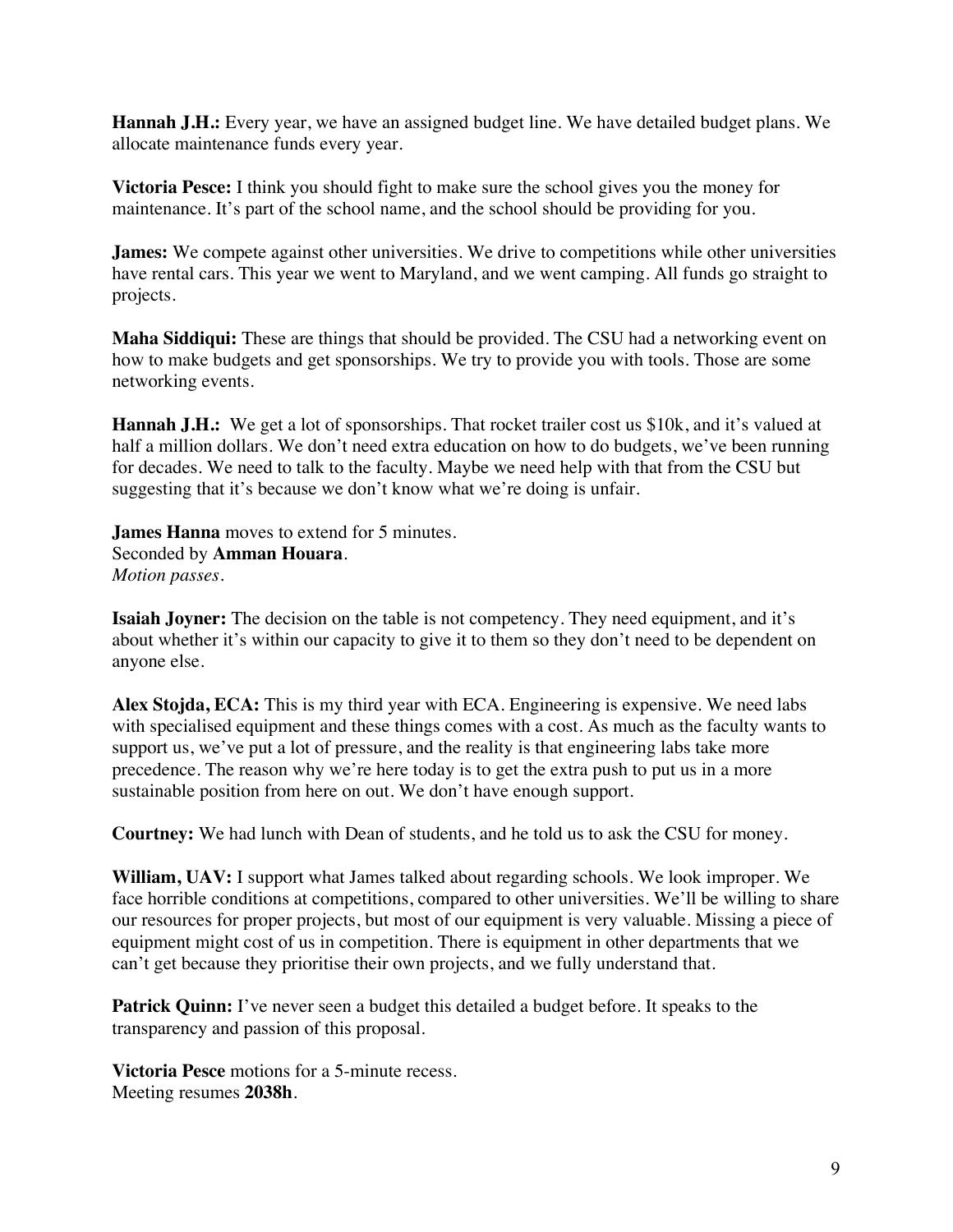# **d) 2019-2020 Mindfulness Meditation Project Funding Proposal**

**Léa Homer:** The most pressing problem for university students is mental health. We've integrated with the union's permanent services under the Mental Health Centre. A major finding shows how these issues affect academic and personal lives. Students reported that anxiety, depression, stress, and sleep difficulties are the most prevalent factors affecting academic performance. And there is a lack of adequate services responding to these concerns. From an individual perspective, mindfulness helped me deal with university stress. Studies show how mindfulness changes the structure of the brain over time. We are a small team with a lot of skills, experience and training to deal with issues. Our goal is providing students with tools to better manage academic stress to build autonomy and resilience that they can use beyond the program. This is not meant to replace therapy, but to support it. This year we want to expand the programme following increased demand. We want to formalise the project as a permanent mental health service under the CSU. This budget is for four programs in one year and includes our preparation during the summer. This is very cheap for the services given. Mental health is the biggest demand we face, mindfulness is the most affordable way to deal with this. Concordia is one of the only Montreal universities that hasn't done anything about this yet. Everything is set to go; we just need the money. We were unpaid over the summer. We also want a space so we can work toward smaller opportunities like drop-ins.

**Chris Kalafatidis:** Léa came into my office after we finalised the budget. Council meetings are the only way she can get money now. They want to create a structure that will outlive themselves. RRAWC was on table and then this came. Why don't we create a whole mental health service and then have wings with this project under it. So ideally, we can give them the money now, and we can create a fee levy. I support this project.

**Désirée Blizzard:** How much money did you get last year?

**Léa:** \$5000. We ran with CUPA money. We brought it to the CSU on a mutual understanding that we needed to figure out what this would be. It was run for free to test out under the CSU.

**Désirée Blizzard:** The budget has been proposed and sent out. We're running a small surplus now. We could look at the budget. There is some flexibility and we could see what cuts would have to be done. This was a product of miscommunication during the transition of teams. For us to finance it, we need to look at the budget.

**Arad Andrew Banis:** Is this a full year budget?

**Léa:** It includes the summer work.

**Arad Andrew Banis:** How much does the trainer charge?

**Léa:** Externally, it would be \$8000. For this, he charges \$4000.

**Maha Siddiqui:** How many people did you help in the last year?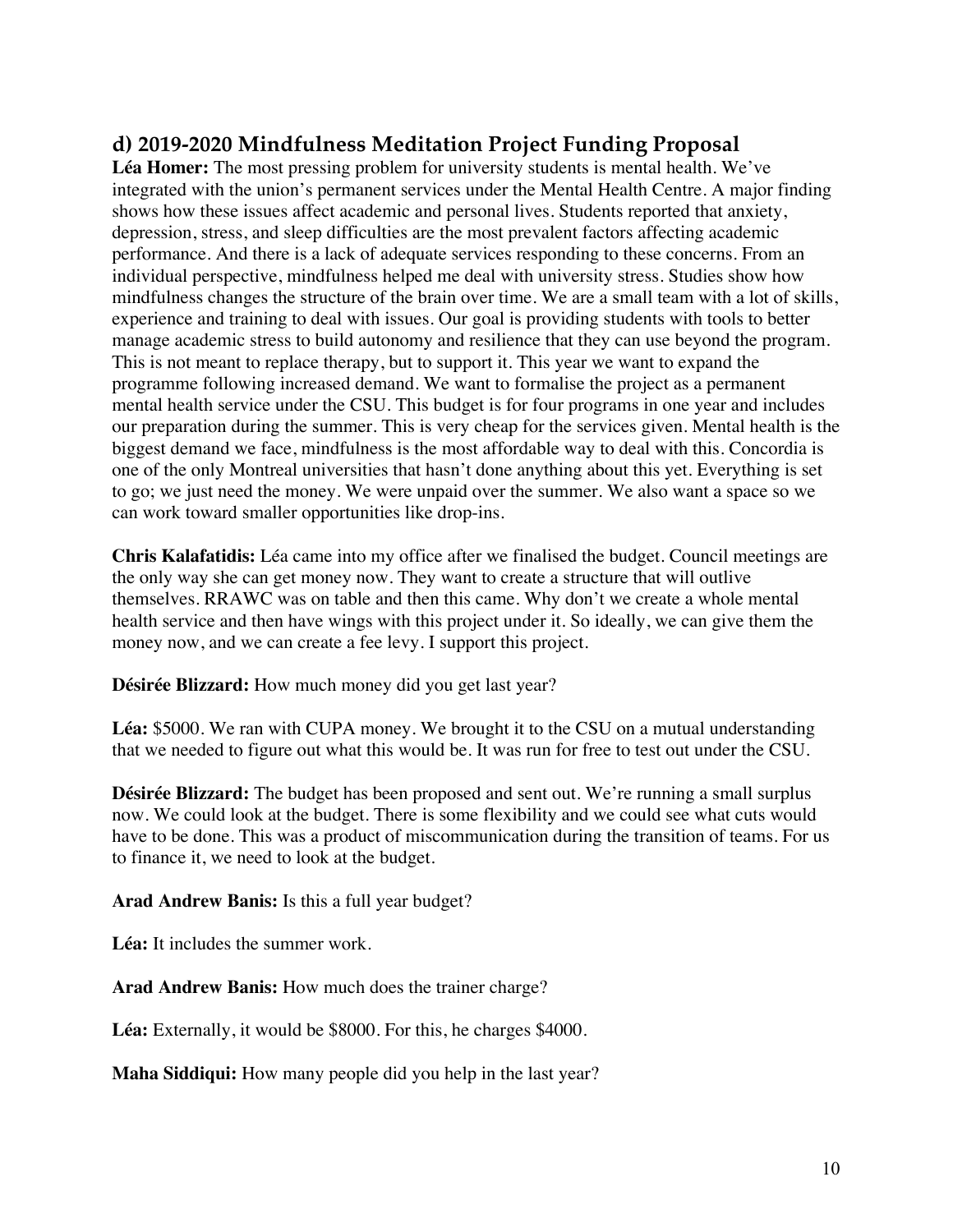Léa: It depended on year and campus. We've run five programs up till now. We catered to 70 students and we were either close to full, full or had a waitlist. We had groups of people over 20 and had people waitlisted.

**Maha Siddiqui:** The graph you showed is based on 70 people?

**Léa:** These are the google forms we used. We wanted to show the whole picture.

**Maha Siddiqui:** How many people answered this?

**Léa:** 12-18 per semester.

**Désirée Blizzard:** There should be some flexibility in the budget if we all look at where we can cut.

Léa: It's very strenuous that this is mid-September. But I don't know how much we can stay afloat. I hope if you think this is an opportunity, to support it and that it can be done today.

**Chris Kalafatidis:** I think we might have something to add to the motion. Where we push the responsibility to Fincomm to see where the money could be from.

**Léa:** This is kind of our maximum amount, but we can try to cut down where we can. Sometimes we were able to give money back.

### **e) Food Reduction Program**

**Megan:** Concordia would be the first university to donate its leftovers to various organisers like homeless and refugee centres. We have a passion in sustainability. We want to do more beyond People's Potato. Composting is not the greatest thing to do. We should first reduce, feed people, feed livestock and then do composting and disposal. 300 pounds of food thrown yearly by Concordia. We compost 100 tons a year. I've been working with La Tablée des Chefs who redistribute food to various organisations. I'm looking at getting a Food Donation Coordinator to do 30 semester events. I need volunteers and minimal equipment. I'd like to issue a referendum question: Do you think the CSU should support a university-wide policy to reduce food waste and donate all eligible leftovers to those in need?

**James Hanna:** My one concern is in referendum question. I suggest that you give us a mandate to do something.

**Salman Fahim Syed:** Are you focussing on feeding students or people outside Montréal?

**Megan:** Both. Right now, I'm working with zero-waste departments, food coalitions, and working with Mother's Hubbard and People's Potato to have food redistributed.

**Salman Fahim Syed:** After events, where do you take the leftovers? How will it directly affect students?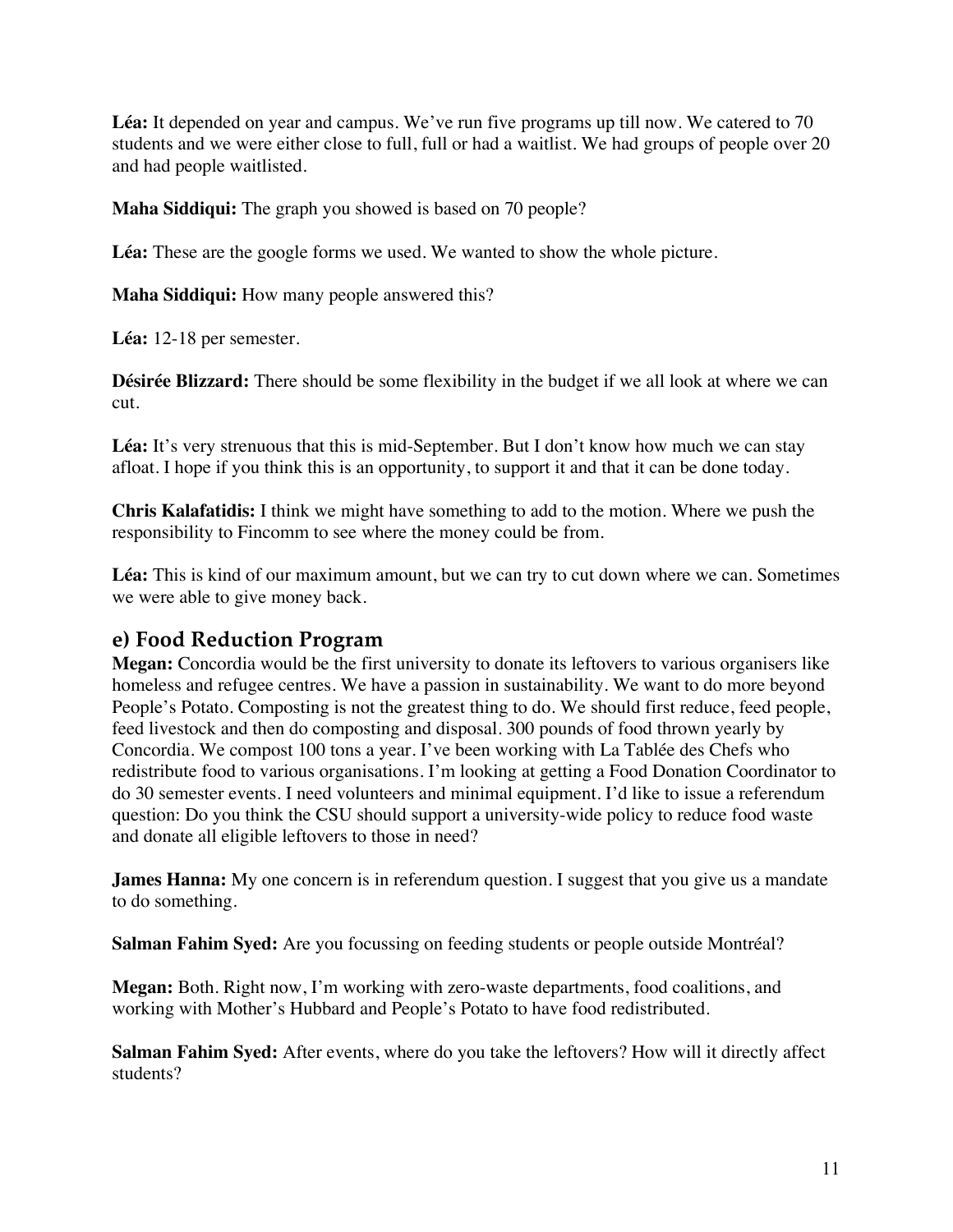**Megan:** At La Tablée de Chef, if it's a large event, they'll call people a day before to get someone to come regardless of the time. If the food is not large enough to have someone to pick up, there will be somewhere to store food for people to pick up.

**Naomi Barney Purdie:** If you needed help, policy committee can help with question.

**Victoria Pesce:** Were you thinking of reaching out to grocery stores?

**Megan:** That was the first thing I did. I also went to all the property managers under the CSU. A lot of them are corporate-based, and it's a long process to get hold of corporate managers. I'm hoping to have this instilled by 2021.

# **f) SEIZE**

**Ben and Chloe:** We are working on community involvement. Reggie's, HIVE, Woodnote, and Daycare all came about at the same time by students for students. After we did our transitions conference, that led the momentum for Daycare. What do we do with that momentum? We want to disrupt and democratise our economy. Quebec is one of three international hubs for co-op classrooms. We want to help fill the Anglo void in Montréal development. There's a lot of support on the Francophone side but not so much on the Anglophone side. It's surprising that there aren't any co-op classes in JMSB. Part of the reality about co-ops, is that they aren't supported by the government on the anglophone side. Investors have no idea who the co-op is, or who's liable because there are so many names. Hence, co-ops tend to rely on social movements. These conferences are not always accessible to students, but this one would be free for students. This would be good for networking.

**Melize Ferrus:** So, you got \$80, 000 from different sources?

**Ben:** CSU gave us around \$8000.

**Melize Ferrus:** Why is it you're asking for \$37, 000 now?

**Ben:** This was the number the students came up with that they thought was necessary for the conferences.

**Chris Kalafatidis:** How will you select the students who go to conference?

**Ben:** We'll change the number based on how much money we get. But we have no selection process. Usually we have 15 student-volunteers. We have money in mobilisation to hire people. People come if they register. We could fill around 1100.

**Isaiah Joyner:** Is this the total expense?

**Chloe:** No, the total would be \$68k. **Isaiah Joyner:** Where else is the money coming from?

**Ben:** From various other groups. It's in the document.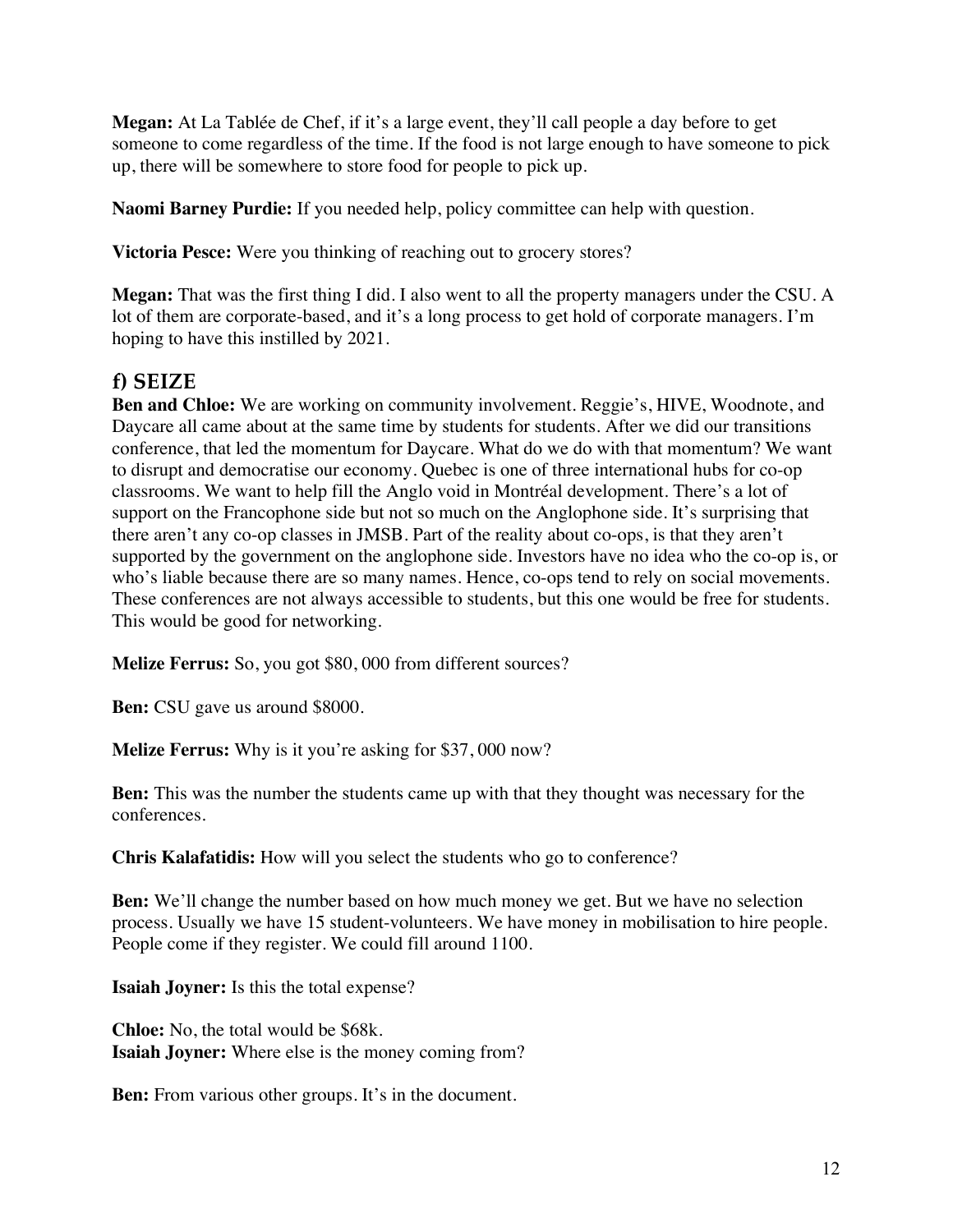**Chloe:** Once we have big funding, it'll be easier to get more funding. For the CSU to support this would be good for its image.

**Leigh Kusaj:** What's the Student Endowment Fund?

**Ben:** The Dean of students oversees it, and if the CSU asks for it, the Dean will probably give it.

**Désirée Blizzard:** The amount we have right now doesn't get replenished. Last year, they used \$50, 000 of it for clubs' maintenance.

**James Hanna:** Looking over the budget, I noticed the keynote speaker section. The only person I can recognise is Yanis Varoufakis. You included notions of inviting organizations, but I don't know who's coming and what they're presenting. Can you elaborate who's presenting?

**Ben:** It's an issue with scheduling. And also, these organisations stand for very interesting things. We're going to see how much funding we get and if we get enough, we can dream as much as we are now. If less, we would need to recalibrate. Varoufakis represents the kind of mentality that we might invite. It's less so about big names and more so about big ideas.

**Victoria Pesce** motions to extend discussion for 5 minutes. Seconded by **James Hanna**. *Motion passes.*

**Désirée Blizzard:** On the endowment fund, in the past, there weren't any big initiatives. We had Waste Not, Want Not, the Annual Survey. I think this is a good way of using this money. There isn't a real guideline on what we should use this money for. It would be a good look. Has there been anything like this in Montreal?

#### **Ben:** No.

**Ahmadou Sakho:** How many people do you think will attend this, and how relevant do you think this would be for a long-term vision? What impact are you expecting?

**Ben:** 400 attendees, hopefully. It can be hard to see long-term impacts. Over the time, we expect to see a lot of ripple effects. I'm confident that it'll be very effective. We've had a lot of copycats. We did the HIVE and then after we had Woodnote and Daycare.

**Melize Ferrus:** Is this only for Concordia students?

**Ben:** No, half Concordia and half others.

**Melize Ferrus:** Why would non-Concordians not pay if it's going to be CSU money?

**Ben:** It'll be Pay What You Can. This will be free, with daycare on site. We want to talk to people.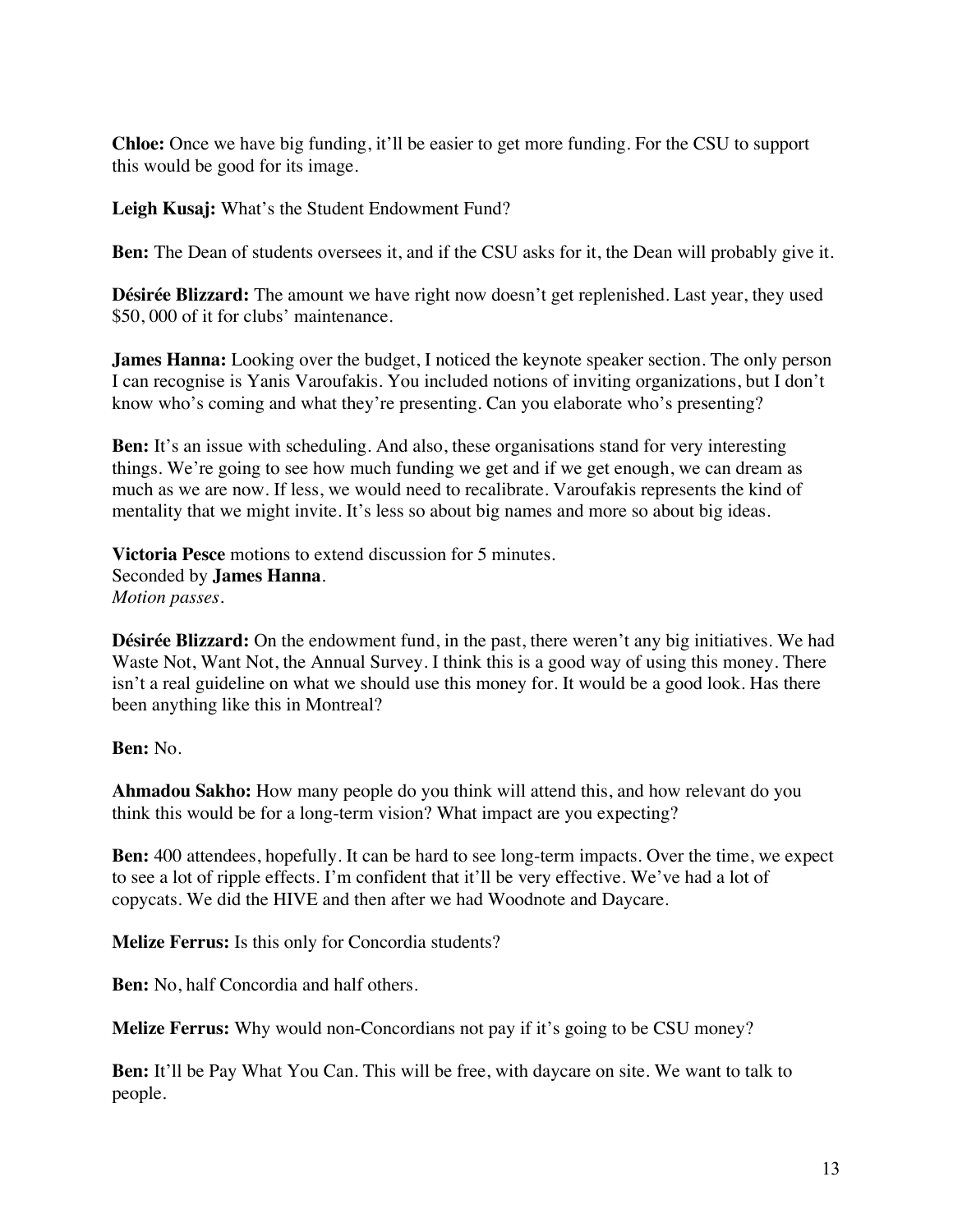#### **Melize Ferrus:** What visibility would the CSU get?

**Ben:** We could present you as the largest sponsor. It would be a great sponsor because it would be democratic.

**Elizabeth Tasong:** And how will you get funding in the future?

**Ben:** In the future, I'm focussed on fundraising and to get long-term funding that's not capitalbased but from grassroots.

**James Hanna** moves to finish speakers list. Seconded by **Victoria Pesce**. Opposed by **Amman Houara** and **Arad Andrew Banis**.

#### **VOTE**

For: 8 Opposed: 4 Abstentions: 3 *Motion passes.* 

**Victoria Pesce:** This is a big event, and the price of keynote speakers is written to be \$7000. If you are having these speakers, maybe pay them less? You could also charge everyone \$5, so if they come it's fine and if they don't, it's still a profit. Do you think you would be able to reduce speakers' pay?

**Ben:** It depends on the opinions of the students.

**James Hanna:** Is it the same organisation as last year? Has your executive team turned over?

**Chloe:** I wasn't involved in it last year. With student groups, its constantly changing.

**Ben:** It's imperative for people to stick around after their mandate is over. So, some figures will stay, but we're always involving more people.

**Patrick Quinn:** How many students do you aim to get at conference. What happens if you didn't get all the money?

**Ben:** We're aiming for more than 20 students involved in volunteering and internships. Also, we'll be working with student organisations, and getting food from the HIVE. We're used to adjusting as we need to if it means that it is good for the community at large.

**Marin Algattus:** The Endowment Fund is not replenishable. Now we have \$100k left.

**Désirée Blizzard:** It's more than \$100k.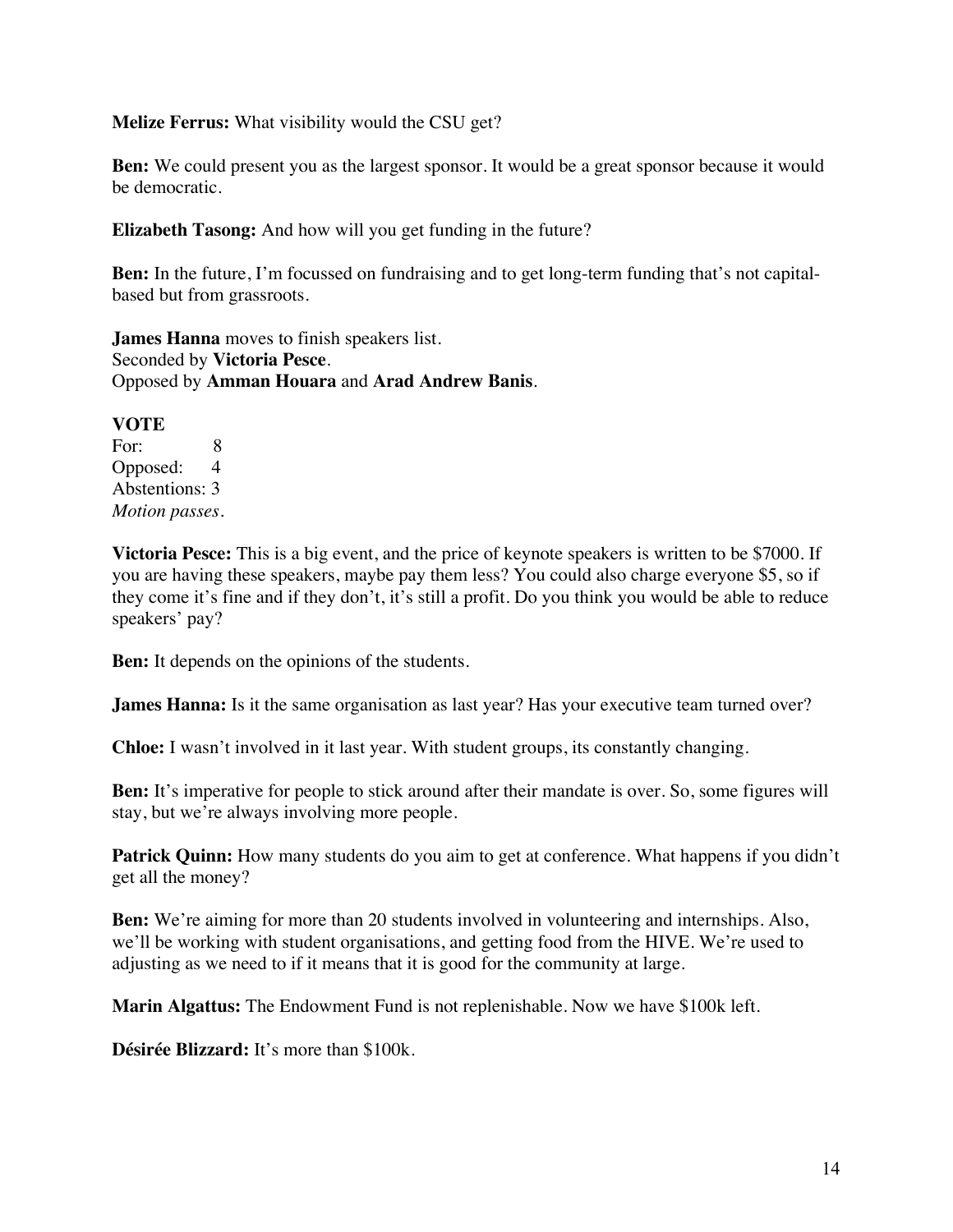# **6) Appointments**

# **a) Library Services Fund Committee**

**Isaiah Joyner** moves to ratify the appointments of **Esther Morand** and **Hannah Jamet-Lange** for library services fund committee. Seconded by **Elias Huckel-Fidalgo**.

There is a motion to go into closed session.

**VOTE** For: 5 Opposed: 8 Abstentions: 2 *Motion Fails.* 

# **5. Presentations and Guest Speakers**

# **a) Indigenous Bursary Project**

**Hannah Jamet-Lange** reads the following motion. Seconded by **Arad Andrew Banis.**

**BE IT RESOLVED THAT** the CSU allocate \$6851.25 per year or \$28, 546.88 over the next 4 years and 2 months to fund 3 bursaries for Indigenous student parents, as presented in the pilot project proposal document;

*BE IT FURTHER RESOLVED THAT* the funds from the endowment fund be freed for this project;

**BE IT FURTHER RESOLVED THAT** no later than 6 months prior to the projected project completion date, the CSU Finance Committee, in collaboration with the CSU Daycare & Nursery Director and the Aboriginal Student Resource Centre Coordinator, evaluate the project and make recommendations for the future.

**Hannah Jamet-Lange:** I think it's a great project that we should support.

**Marin Algattus:** I'd like to amend the motion to remove the three student spots and replace it to include how if we can afford it, we can do more. I'd like to fund more than three.

**Chairperson:** Any oppositions? *There are oppositions.*  **Chairperson:** We will now discuss the amendment.

**Melize Ferrus:** I don't see how it would work if we increased the number of people since they have a set budget.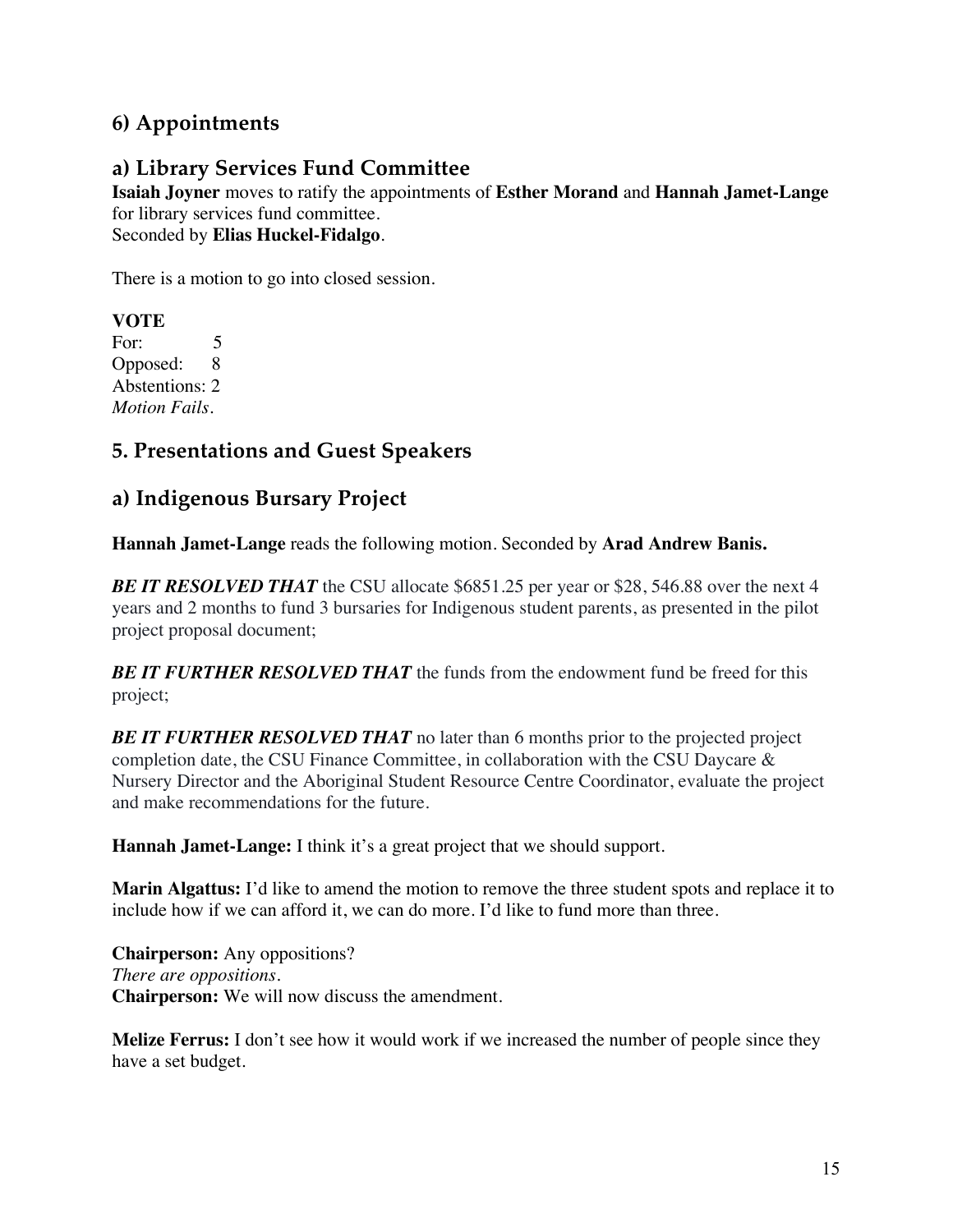**Hannah Jamet-Lange:** There was a lot of research done for this project already. It's just to test this out. I think it's good to not restrict it. I think we should just go with this and then make it more accessible afterwards.

**Isaiah Joyner:** Instead of removing the three, I'd say at maybe edit it to say at least three spots.

**James Hanna:** My reservation about this is that the Endowment Fund isn't infinite. I'm not comfortable voting until I know how much is left in the endowment fund.

**Désirée Blizzard:** Around \$148k.

**James Hanna:** Limiting it to three would give us space to get word out about this.

**Leigh Kusaj:** It changes the spirit of this being a pilot project if we change their proposed number.

**Chairperson:** The room looks to be in agreement.

**Maha Siddiqui:** I'd like to see recommendations for something else. I'd like to see if someone else gets a free semester, so more students get to benefit from this pilot. We could try to give as many families a chance.

**Marin Algattus:** I still really don't see how three is enough. There are about 26 families and we're only giving out three spots. Potentially, we may not even need that full amount.

**Irmak:** This project wasn't done overnight. We played around with different numbers and possibilities. A lot went into proposing this specific thing. The idea is for it to be a pilot project. And it gives the CSU some flexibility. And also, it's for the child's mentality.

**Victoria Pesce** calls to question. Seconded by **Maha Siddiqui**.

#### **VOTE**

For: 0 Opposed: 15 Abstentions: 0 *Amendment fails.* 

**Maha Siddiqui:** I support.

**James Hanna:** I support this, as well. Four years is a good time.

**Isaiah Joyner:** We would need to keep that amount allocated every year.

**Marin Algattus:** Having '3 limits us if we have the money. And if we do have extra money, we can't give that money. I'd like to amend the motion to include at least three spots. *There are no seconds.*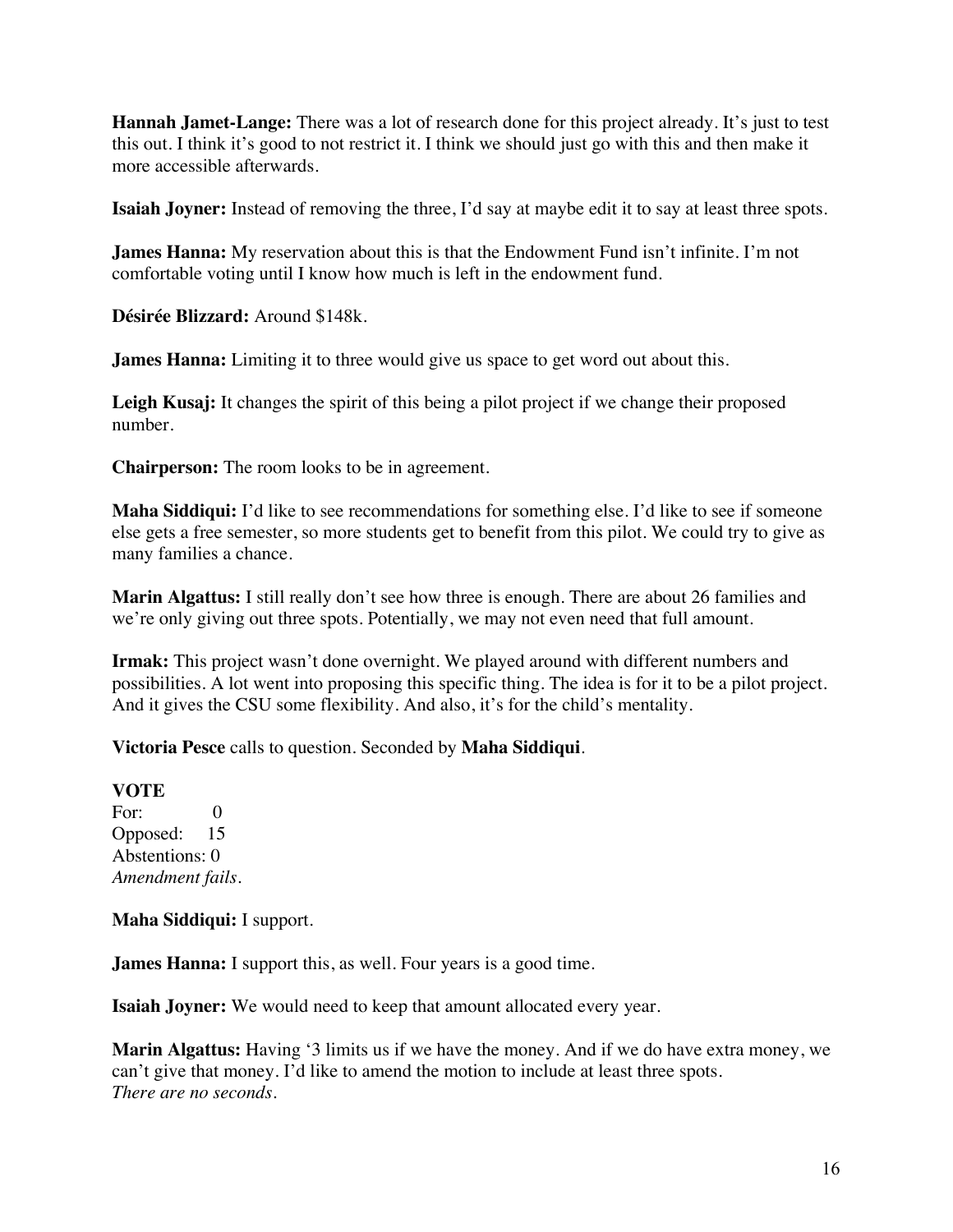**Salman Fahim Syed:** How are they selected? Shouldn't there be an application?

**Irmak:** We could make it income-based, but that becomes an issue if they're supporting their parents and five other kids. There are a lot of consideration at play. And it's not really necessary to ask invasive questions.

**Salman Fahim Syed:** So, it's just on a basis of random selection?

**Irmak:** We will select out of the people who apply.

**Leigh Kusaj** calls to question. Seconded by **Victoria Pesce**.

**Salman Fahim Syed:** Can we do secret ballot? Seconded by **Amman Houara**. *Moves to secret ballot. Councillors write in their votes. Chairperson and Minute Keeper leave room to count votes.* 

**Chairperson:** This motion was voted in favour of.

**Victoria Pesce:** I want it noted in the minutes that I'm opposed to closed session. When we ran, we ran on the basis of accountability.

**Chris Kalafatidis:** I want it noted in the minutes that it's stressful to put someone in that position where they might be hated.

**Victoria Pesce:** But that's why we ran.

# **c) Engineering Student Space Restoration Proposal**

**Elias Huckel-Fidalgo** reads engineering motion. Seconded by **Leigh Kusaj.**

*WHEREAS* The engineering member associations provide a vital service towards improving education at Concordia and provide a safe and inclusive space for students;

*WHEREAS* There is a need for improvements of their equipment in order to improve safety and competitiveness;

*WHEREAS* CSU Special By-Law I states: "The annual interest accrued on the Student Space, Access to Education and Legal Contingency Fund from the previous fiscal year may be used, not subject to the approbation of the Fund Committee as established by Special By-Law J, to:

C. to grant funding to initiatives or organizations aligned with the CSU Position Book, following the procedures outlined in the CSU Standing Regulations;

D. to accommodate costs needed by a Concordia University undergraduate student association in case of a binding strike mandate voted by said association;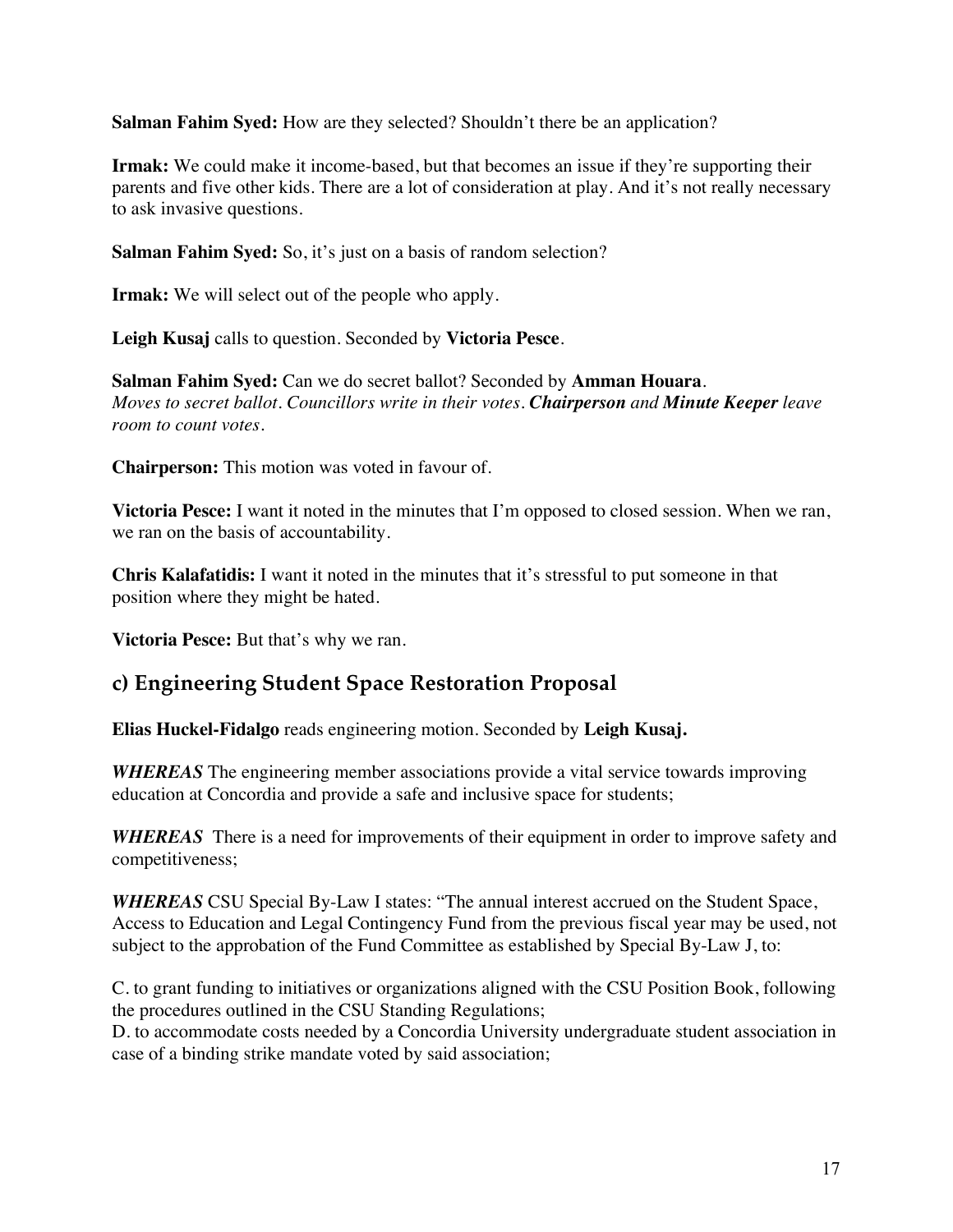E. for the provision of additional resources and to accommodate costs needed in case of a binding strike mandate approved by the membership at a duly convened Special General Meeting.

Fifty thousand (50,000) dollars of the abovementioned annual interest shall be set aside for the purpose of Sections C) and D). In the event that the annual interest were to be lower than fifty thousand (50,000) dollars, the entirety of said annual interest shall be set aside for the purpose of Sections C) and D). This amount shall be cumulative from year to year for a maximum of seventy five thousand (75,000) dollars. In the event that Section E) is invoked, the provision of section C) and D) shall take precedence."

*WHEREAS* the Positions Book Section 2.1 holds that CSU supports high quality, universally accessible postsecondary education as a human right.

*BE IT RESOLVED THAT* CAD 52498.59 from the SSAELC fund shall be granted to the Engineering and Computer Science Association (ECA) of Concordia University;

**BE IT FURTHER RESOLVED THAT** the ECA allocate the grant as detailed in the ESSRP Letter of Intent, signed by the President of the ECA;

**BE IT FURTHER RESOLVED THAT** to show recognition for its support, each Engineering member association involved will give recognition to the CSU equivalent to the highest tier sponsor in each society.

**James Hanna:** This is a great way to support them. They've made their case quite well. I want to add that the CSU should work with the ECA on anything that should be added to motion.

**Arad Andrew Banis:** I request the next person to call to question.

**Désirée Blizzard:** Real quick, I want to add that this is what the fund is for. And we should further relationships with this department.

**Maha Siddiqui:** It is ridiculous that the school doesn't give them money but then profits off of the rewards. Councillors and senators that can help bridge the gap between faculties.

**Leigh Kusaj:** We should support this.

**Salman Fahim Syed** calls to question. Seconded by **Victoria Pesce.**

### **VOTE**

For: 15 Opposed: 0 Abstentions: 1 *Motion Carries.*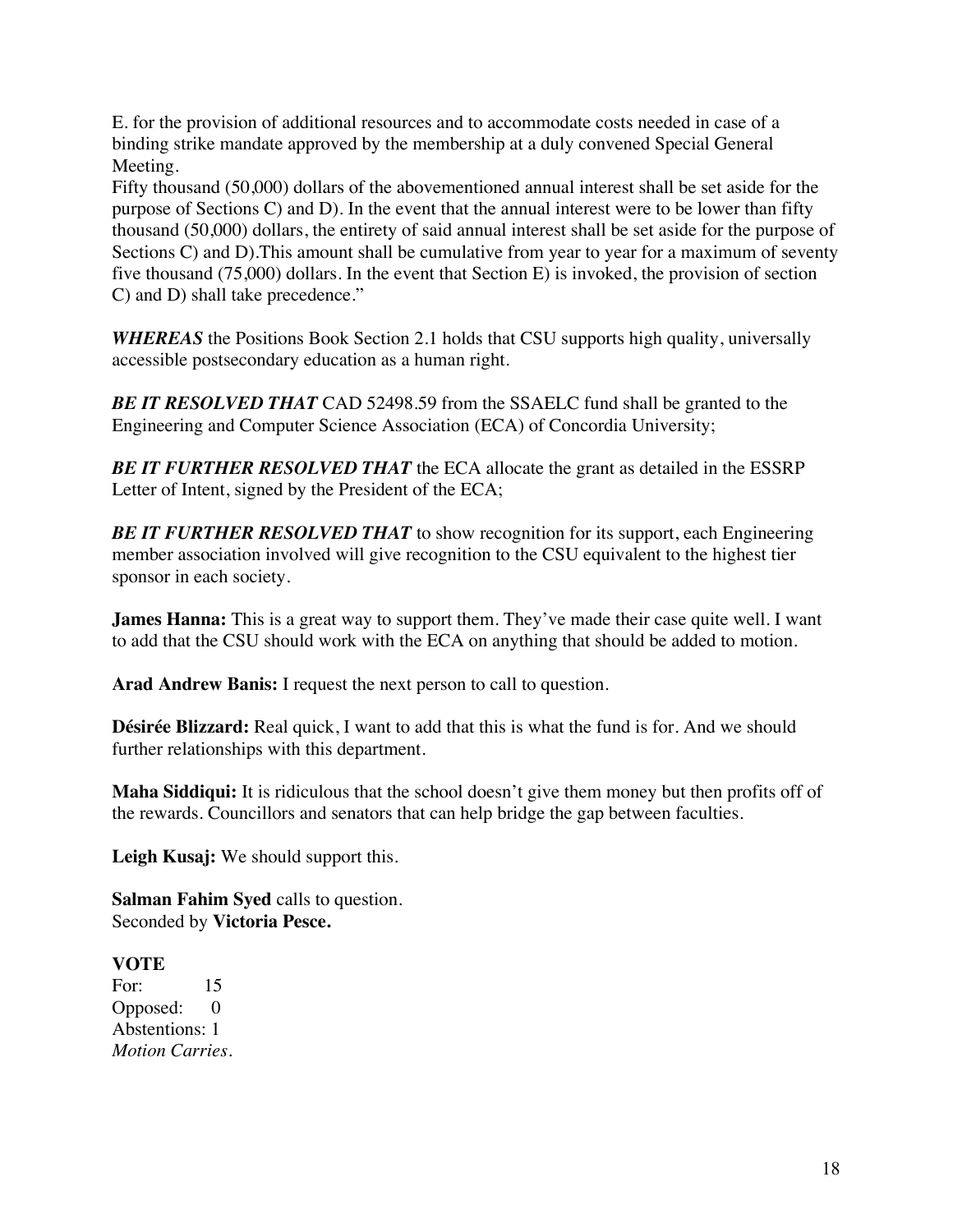# **d) 2019-2020 Mindfulness Meditation Project Funding Proposal**

**Isaiah Joyner** reads the following motion. Seconded by **Arad Andrew Banis.**

*WHEREAS* the CSU has funded the Mindful Project for one year and has expressed interest in being integrated into a CSU service.

*WHEREAS* the 2019-2020 Executive was elected on a platform that centred on Mental Health projects.

*WHEREAS* stress and mental health is the number one issue that the CSU has to address on campus and affects all students.

*BE IT RESOLVED THAT* the CSU dedicate \$22,000 to the execution of 4 Mindful Project programs for the 2019-2020 mandate.

**Isaiah Joyner:** It's a great project. One thing all faculties have in common is mental health. Some need more support than others and this can bring Concordia together.

**Arad Andrew Banis:** Where are we getting the money from?

**Désirée Blizzard:** Maybe the Student Endowment Fund?

**Arad Andrew Banis:** We can figure it out.

**Désirée Blizzard:** I think it's a great project. It's a shame we weren't able to include it in the budget. I suggest we refer it to Fincomm and find where the money can come from.

Seconded by **Amman Houara**.

**Désirée Blizzard:** I want to see if we can figure out where the money can come from.

**Léa:** We'd like an answer.

**Isaiah Joyner:** I know CAF runs operational grants. Until then, you can apply to certain lines in the CSU so we can chip away that \$22k from other active grants. I'm sure Fincomm can find a solution.

**Eduardo Malorni:** She doesn't need the \$22k for next week. We can roughly divide it into four parts. We could temporarily approve just that smaller amount. Fincomm can find the rest of this.

**Arad Andrew Banis:** Can the next person call to question?

**Chris Kalafatidis** calls to question. Seconded by **Elias Huckel-Fidalgo**.

#### **VOTE**

For: 10 Opposed: 2 Abstentions: 2 *Motion passes.*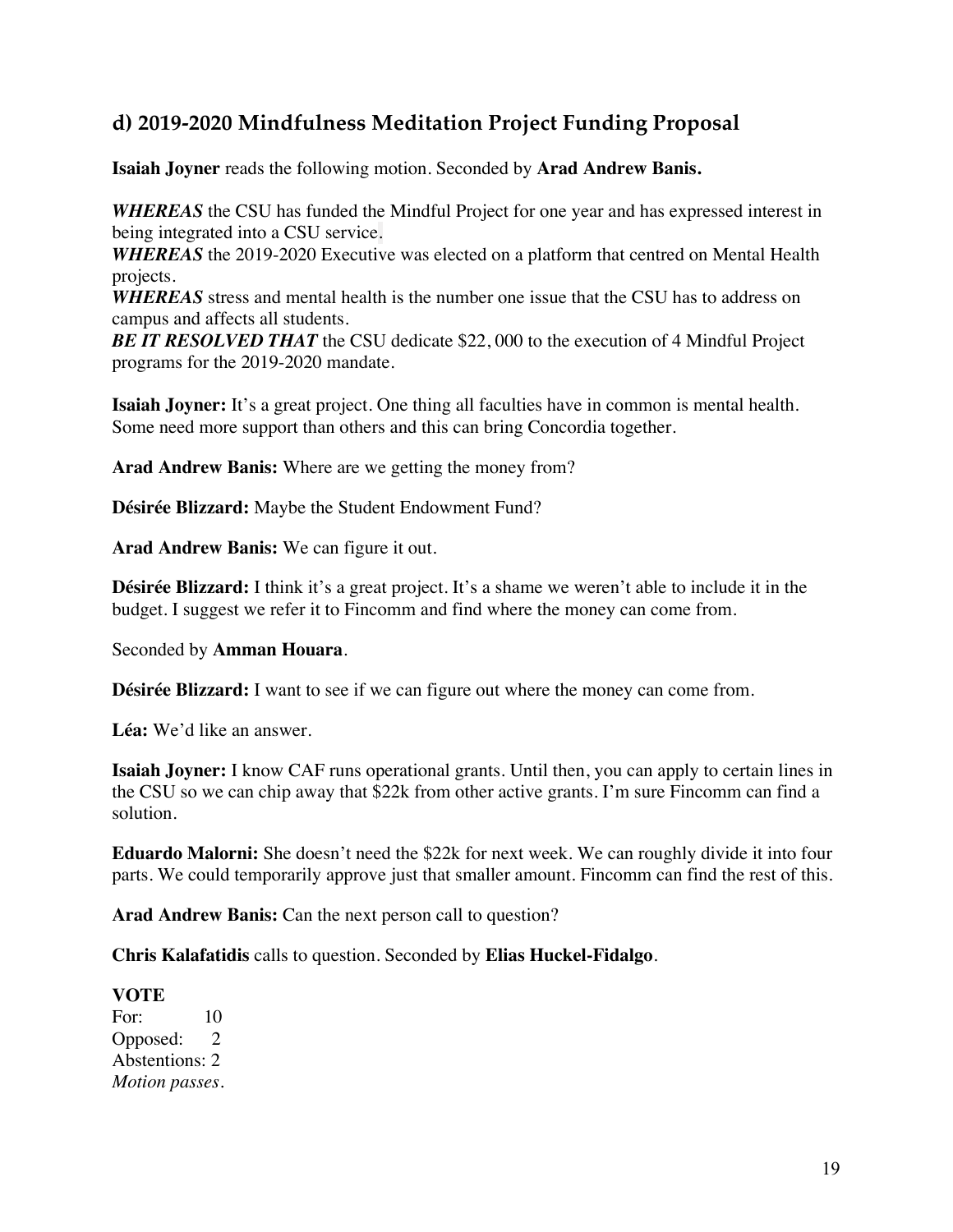**Désirée Blizzard:** I'd like to amend the new motion to have \$5000 allocated to them and then for Fincomm to figure out the rest of the money for later.

**Maha Siddiqui:** Where will it be coming from? Where in operational?

**Désirée Blizzard:** An unused line? Seconded by **Elizabeth Tasong**.

**Désirée Blizzard:** I think adding to student-led initiatives is less stressful.

Léa: Can I clarify? You're voting for whether the \$22k will happen or not? Right now, we're getting \$5000. Is the \$22k guaranteed?

**Chairperson:** Not yet.

**Arad Andrew Banis:** \$5000, if passed, you will get immediately. The rest of the \$22k will be found in the budget. Is that amount enough?

Léa: I have to calculate this in my mind. Time isn't an issue, it's more of being sure of if it's okay.

**Marin Algattus:** I believe we can make motions under Community Action Fund?

**Désirée Blizzard:** No, that's from SSAELK. It's a by-law.

**Marin Algattus:** Can we pass to CAF?

**Isaiah Joyner:** CAF is \$50k for the year. \$10k is a strike mandate. If we took on the Mindful Project, that'll be half the CAF budget. I don't think they can support the full thing.

**Marin Algattus:** I'd like to amend the motion, so it'll come out of the internal grants budget line. And so, it'll be taken out of external affairs.

**Désirée Blizzard:** We do have a built-in surplus in operational that's around \$30k. We do have the funds to take the \$5k. If it does come out of operational, we have the funds to do it.

**Chris Kalafatidis:** Fincomm will search for the rest of the money.

**Amman Houara:** I support the motion.

**James Hanna:** I think there's a general consensus that we want to give you the money we just have to figure out where. I don't think you have to be worried.

**Léa:** Does everyone feel that way? I'm just worried about our future plans.

**Chairperson:** It's not how it usually happens. We need to cut the meeting short or run over time.

**Naomi Barney Purdie** wants to call to question here as it is.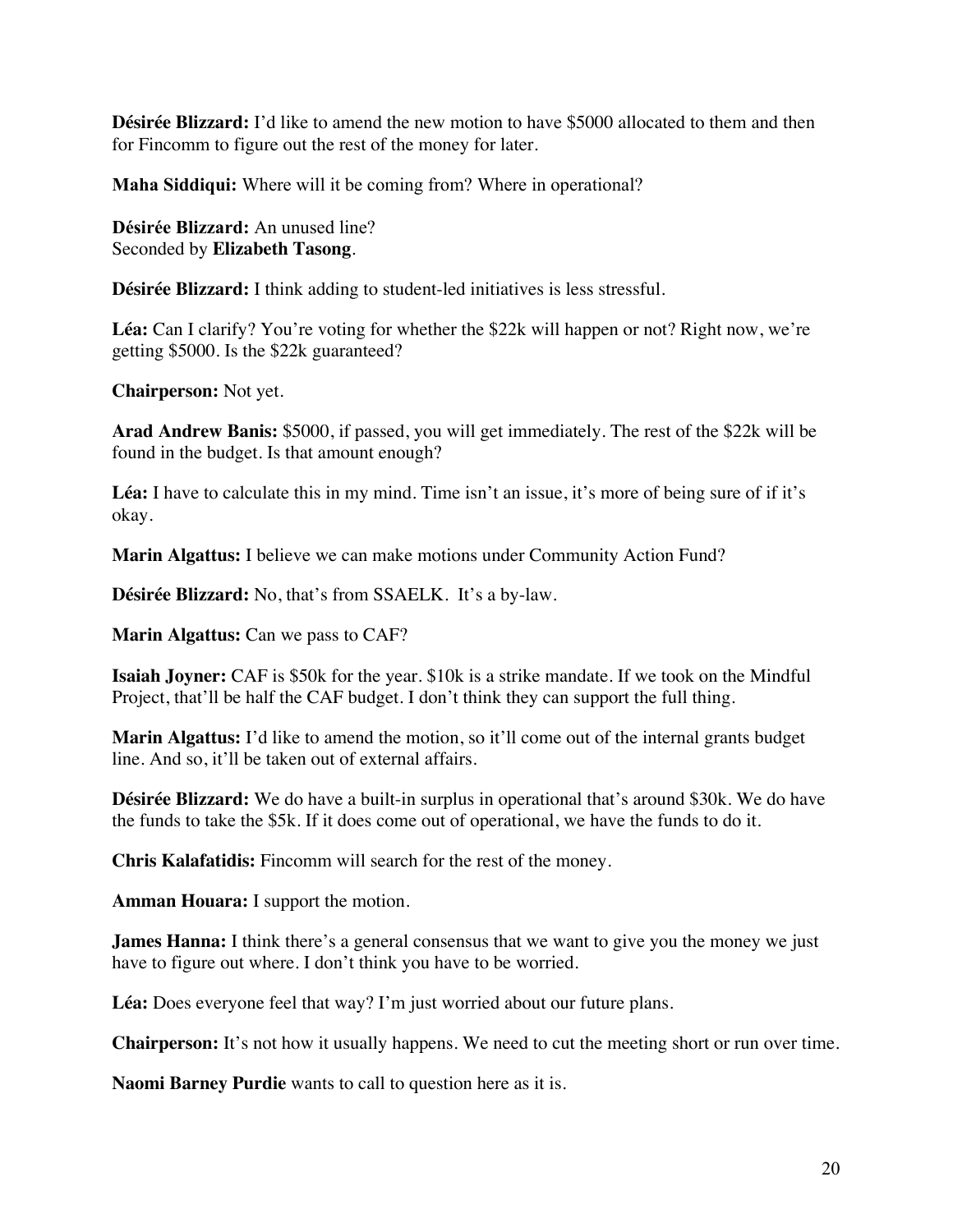**VOTE** For: 15 Opposed: 0 Abstentions: 1 *Motion carries.*

**Maha Siddiqui:** I need to leave soon. I want to motion to extend the meeting to 15 minutes longer. Seconded by **Nicholas Hamel**.

**f) SEIZE** 

**Arad Andrew Banis** presents motion. Seconded by **Naomi Barney Purdie**.

*WHEREAS* the CSU has been mandated to support the development of a solidarity economy incubator via a referendum of the student body in November of 2015:

*Do you as a member of the Concordia Student Union (CSU) support the CSU employing its resources, including a portion of the Student Space, Accessible Education, and Legal Contingency Fund, to establish an autonomous Concordia based solidarity economy incubator that will primarily engage students through the support, development, study, and promotion of democratic enterprises?*

*[Adopted November 26t h, 2015]* 

*WHEREAS* the group Solidarity Economy Incubation Zone (SEIZE) has formed on campus as a mix of student and community organizers to create such an organization through promotion of the solidarity economy on campus

*WHEREAS* SEIZE and its organizers have a successful track record of developing solidarity economy initiatives and conferences on campus to that effect, with a history of support and funding from the CSU

*WHEREAS* the group is now requesting funding to the amount of \$37, 000 for a conference on the solidarity economy to be held in March of 2020, to be expensed from the Student Endowment Fund

*WHEREAS* the Student Endowment fund is overseen and administered by the Dean of Students office of Concordia, which is in full support of this initiative, as represented by the letter of support from the Dean of Students Andrew Woodall (made available to councillors prior to the meeting)

**BE IT RESOLVED THAT** CSU council approve a mandate to the Dean of Student's office for the Student Endowment Fund to fund the SEIZE conference to the amount of \$37, 000.

*BE IT FURTHER RESOLVED THAT* CSU council affirm their support for the development of democratic economic organizing in the solidarity economy as represented by the mandates from the student body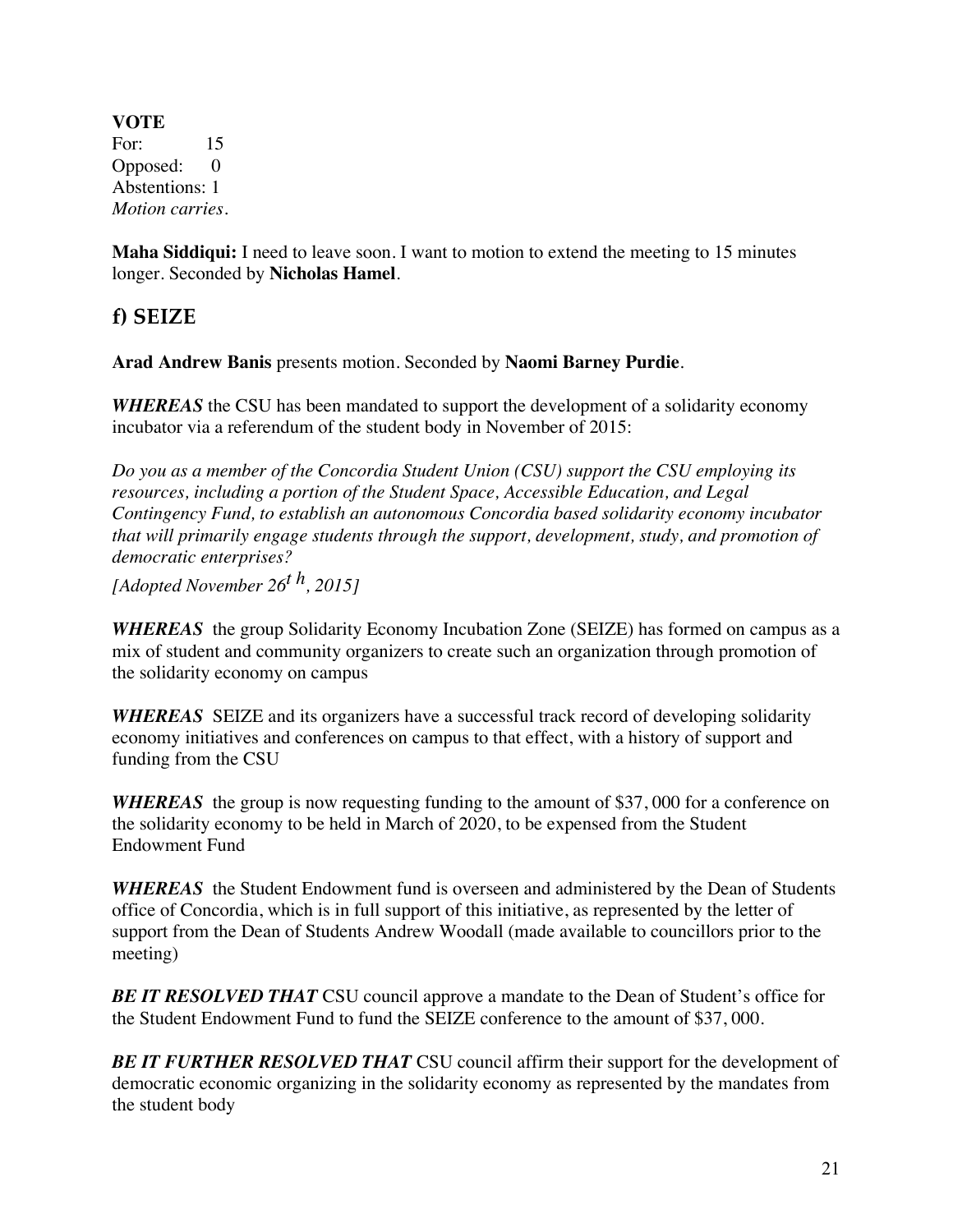**Arad Andrew Banis:** Let's do this.

**Melize Ferrus:** Why are we giving this money this year? It's weird to spend a quarter of this fund already.

**Naomi Barney Purdie:** I want to state my support of this conference. It's a business model that is missing in Montréal. We should concentrate on where the funding is coming from. The Dean of students himself is in good faith with it. It will be good for communities and for students to be more aware of it.

**Hannah Jamet-Lange:** Why are they asking us for this whole amount. The \$7000 salary for one speaker is a lot. I think it would be important to give money to this conference, but maybe less. We only have a limited amount in the Endowment Fund.

**Chris Kalafatidis:** I agree with Hannah and Melize. I like SEIZE's general idea. I've never liked their approach to council. They've never done this before, but they want money. We can invest a little less, maybe \$5000, and let them figure it out. I think they're asking for \$35k, hoping we give them a little bit.

**James Hanna:** I have conflicts with certain advocates of them. I don't agree with their opinions on the economy. I don't think we should give them all of that money, but I think we can allocate some money for their speakers. We can allocate that out of external budget.

**Patrick Quinn** moves to amend the motion of the \$37, 000 to \$20, 000. Seconded by **Lindsay Surerus**.

Patrick Quinn: I think that's a good starting point.

**Melize Ferrus:** I'm still confused on the format. I think \$20k is a better format and more reasonable. I would like to amend it if I can, the things in their budget like wine. It makes sense to pay for speakers, because that benefits students.

**Naomi Barney Purdie:** I think \$20k is a good compromise. Clearly these people are experienced with HIVE and the like. They're not amateurs. I think it's inappropriate to characterise how these people present.

Leigh Kusaj: I think reducing to \$20k is a good amount. I think they need the money as a show of support.

**Victoria Pesce:** \$20k would cover design and speakers. I think \$25k would be good. We could ask them to add the CSU logo and add us as a sponsor.

**Désirée Blizzard:** I think it'd be a good look for the CSU especially if we have the logo. I'm comfortable with \$25k.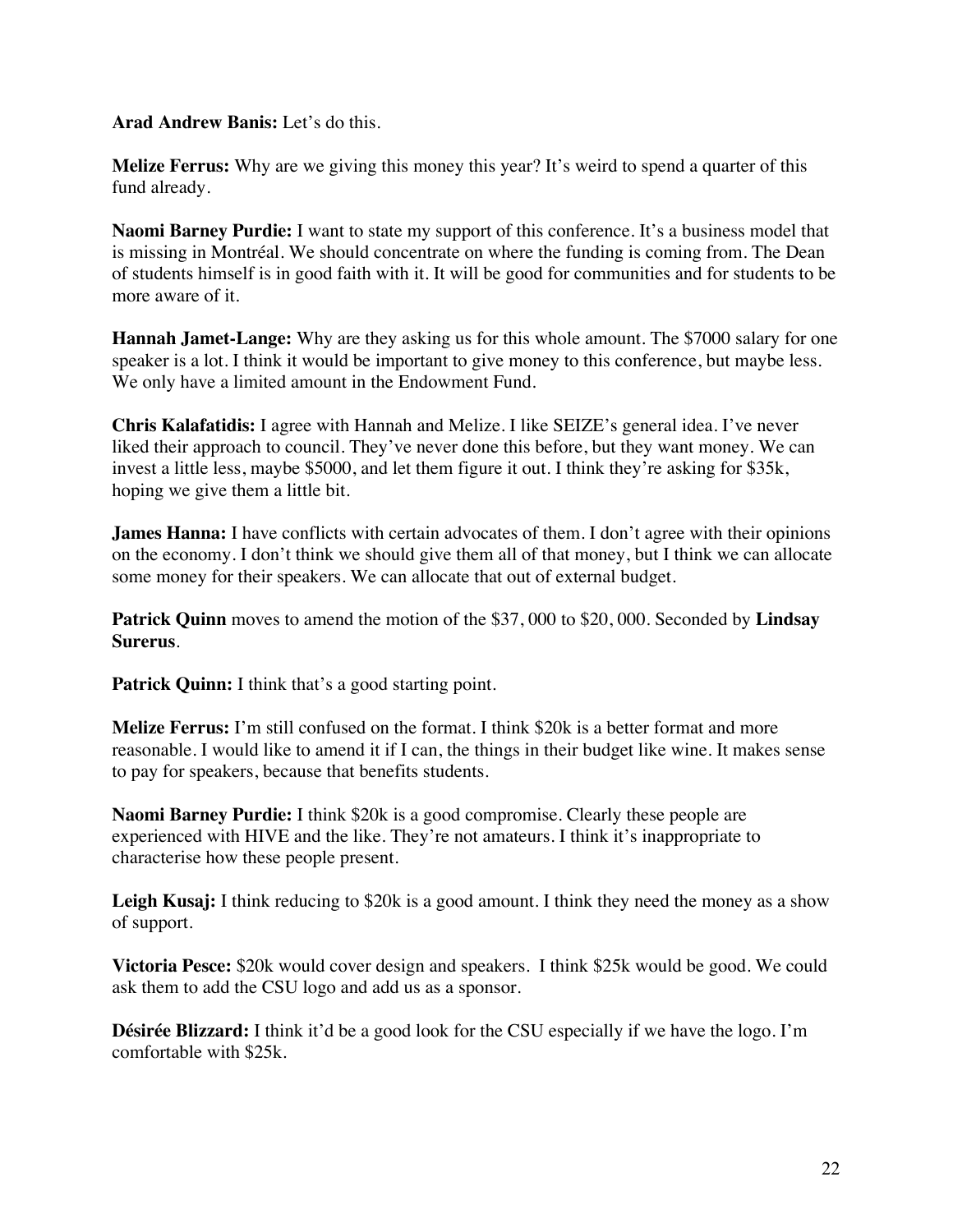**James Hanna:** I would like to add to end of that motion, that the money be used for speakers' fees and reserve \$7000 for Yanis Varoufakis.

**Ahmadou Sakho** calls to question. Seconded by **Victoria Pesce**.

**VOTE** For:  $2$ Opposed: 10 Abstentions: 1 *Motions fails.*

**Elizabeth Tasong** motions to amend to \$25k. Seconded by **Victoria Pesce**.

**Elizabeth Tasong:** \$25k is a very solid amount. This kind of economic model is innate to how the CSU works. It would be ridiculous not to push this model to a bigger stage. I think saying that they're not a reputable service is a disservice.

**Isaiah Joyner:** It helps that the co-op model is built into it. We are going to support them, and we're probably going to get requests for more conferences, as well. We need to be open minded.

**Chairperson:** Can someone motion for an additional 15 minutes?

**Maha Siddiqui** motions to extend meeting by an additional 15 minutes. Seconded by **Naomi Barney Purdie.**

**Danielle Beaudin:** How many of you have ran an event at Concordia? It didn't cost me more than \$10k. This is an awesome event and they're transforming Montréal. I don't believe this amount of money is for the CSU to give.

**Lindsay Surerus:** I support this event. They're also planning for daycare and accessibility.

**Salman Fahim Syed:** We need to take note of who are the attendees and if they are benefitting Concordia students. After giving them whatever is approved, we have to see if they do what they aim to do. We have to making them accountable and transparent with the students coming.

**Victoria Pesce:** Educating our students is educating the whole province. You're helping something that'll be helping the economy as a whole. The money for speakers should be reduced. Daycare is something we can do. Communications too. We should write in our motion that they need to write in these expenditures. We want to pay exactly what we want to pay for these specific things.

**Eduardo Malorni:** Can someone add to the motion that we will become an official sponsor.

**Naomi Barney Purdie:** It's an event for students. Concordia thrives on co-ops and I don't see why we wouldn't have an issue sponsoring this. It would be counter-productive to not support this.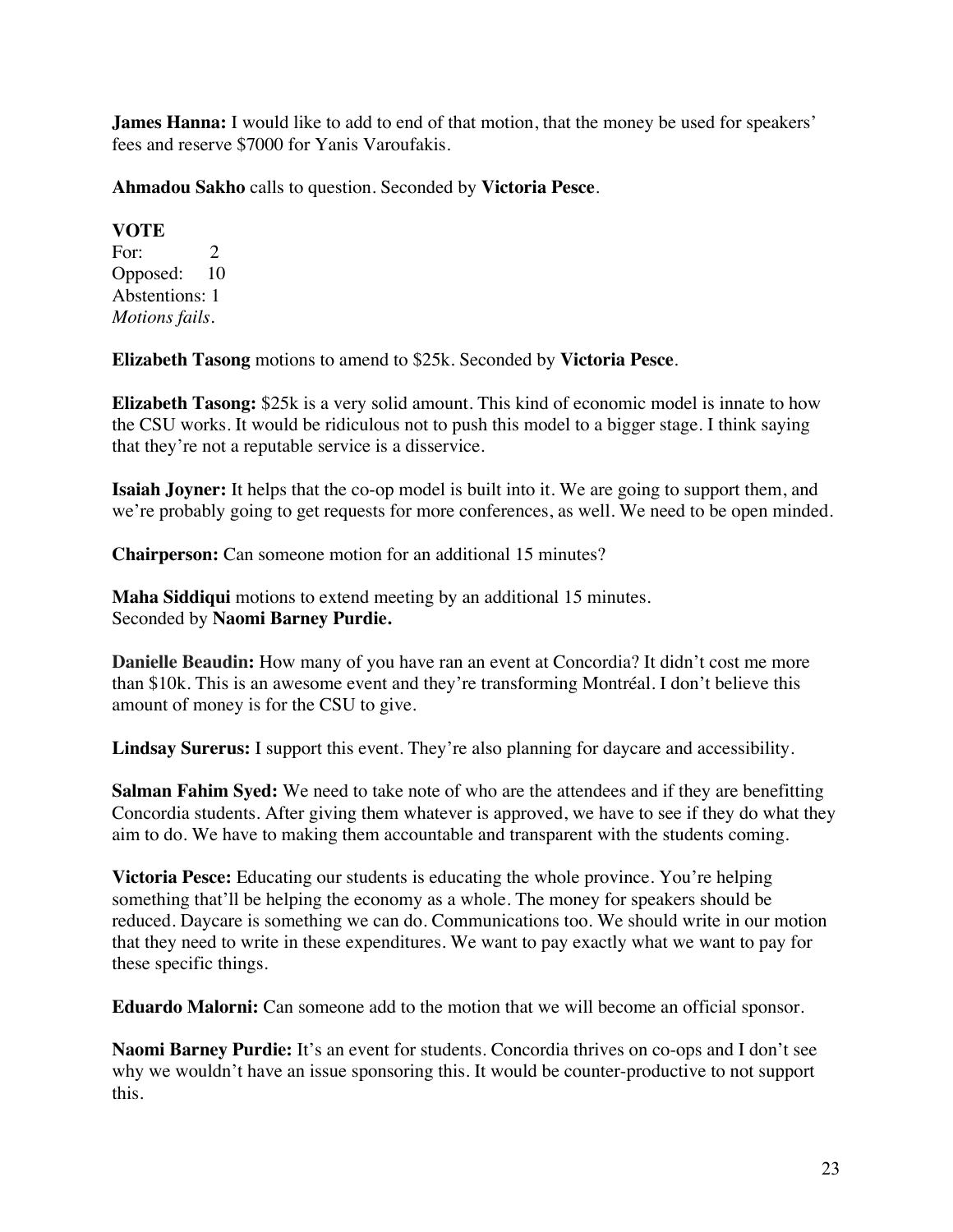**Elias Huckel-Fidalgo:** If the CSU is going to pay that amount, I'd like to see priority given to Concordia students. I think \$25k is a little high.

**Arad Andrew Banis:** I hosted a 535-guest conference with two UN speakers under \$15k with a strong volunteer team. I think they have a lot of support. I'm annoyed by the number I'm seeing. It's at the expense of other events. I will be voting no.

**Ahmadou Sakho** calls to questions. Seconded by **Elias Huckel-Fidalgo**.

**VOTE** For: 9 Opposed: 5 Abstentions: 1 *Amendment carries.* 

**Maha Siddiqui:** Be it further resolved that the amount granted shall be upon the condition that the CSU is a main sponsor and shall be publicised as such, and main priority will be given to Concordia students and we get a post-mortem report on how money was spent, and what the turnout is, so we can analyse better ways to give this money out in the future. Be it further resolved that the priority of this \$25k goes to securing keynote speakers and communications. I am open to all and any friendly amendments.

Seconded by **Marin Algattus**.

**Maha Siddiqui:** I think this is a great initiative. \$25k seems like a lot but this is a unique event of this magnitude. We also sell tickets for other events. But this is in the spirit of accessibility to all. Since we will have a report on this, we should all be comfortable.

**Salman Fahim Syed:** We were still going to give the money?

**Patrick Quinn:** The concern about this room, is that if this passes, we would have spent 40% of our remaining endowment. \$20k I was okay with but \$25k is a lot of money for a 3-day conference. Will we have spent a fair amount of money for students tonight?

**James Hanna** motions for another 15 minutes. Seconded by **Naomi Barney Purdie**. Opposed by **Arad Andrew Banis**.

#### **VOTE**

For: 9 Opposed: 4 Abstentions: 2 *Amendment passes.*

**Désirée Blizzard:** POI, now we're discussing the amendment?

**Chairperson:** Yes.